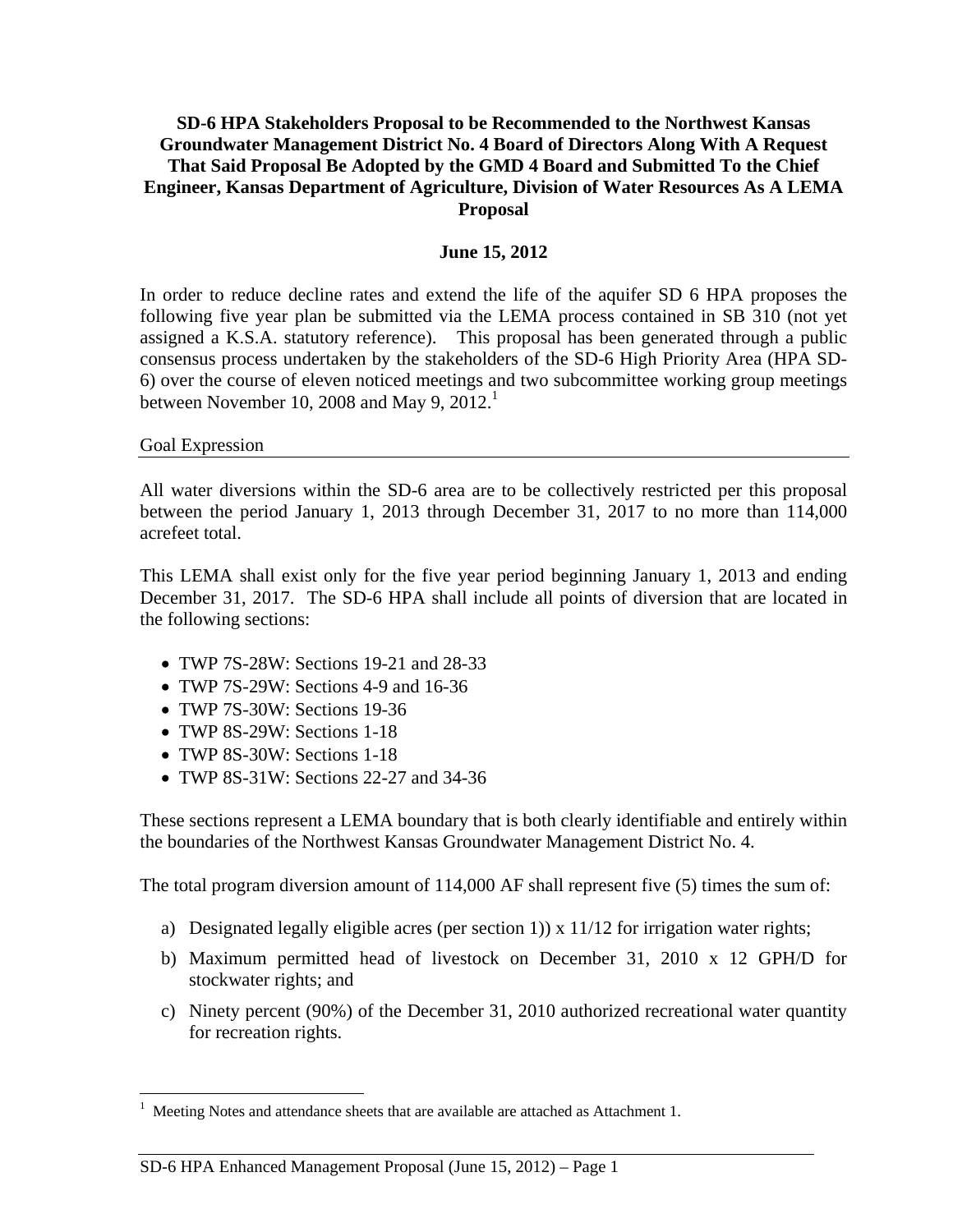The Northwest Kansas Groundwater Management District No. 4 shall use the following procedures to determine the 5-year allocation for each water right, and specify said values in Section 3). All allocation values shall be expressed in terms of total acrefeet for the 5-year LEMA period. Any notes or remarks necessary to explain the individual allocations shall also be included.

#### 1) Allocations – Irrigation

a) All irrigation water rights shall be limited to no more than 55 acre inches per recently irrigated acre covered by the water right over the 5-year period beginning January 1, 2013 and ending December 31, 2017.

b) Wells pumping to a common system or systems shall be provided a single allocation for the total system acres. The total amount pumped by all of the wells involved must remain within the system allocation.

c) For additional producer flexibility, water rights may at the discretion of the owners be combined into a single allocation account with flexibility of pumping the multiple wells within the account as directed by the owner, provided the total account allocation is not exceeded.

d) Temporary transfers of allocations between water rights may be made anywhere within the boundaries of SD-6. Said transfers shall be in effect for the balance of the current allocation time period. An Application for Transfer form shall be developed and must be signed by all owners involved in the transfer. No transfer shall result in an allocation that exceeds the authorized amount for the water right receiving the transfer.

e) No water right shall receive more than the currently authorized quantity for that right, times five (5).

f) No water right within a K.A.R. 5-5-11, 5-year allocation status shall receive an allocation that exceeds its current 5-year allocation limit.

g) No water right shall be allowed to pump more than its authorized annual quantity in any single year.

h) In all cases the allocation shall be assigned to the point of diversion and shall apply to all water rights and acres involving that point of diversion. Moreover, in all cases the original water right shall be retained.

i) On or before October 1, 2013 any irrigation water right owner will have the option of converting a 5-year allocation amount to a Multi-year Flex Account (MYFA) provided the MYFA quantity does not exceed the established 5-year allocation quantity. No other conversions to MYFAs will be authorized.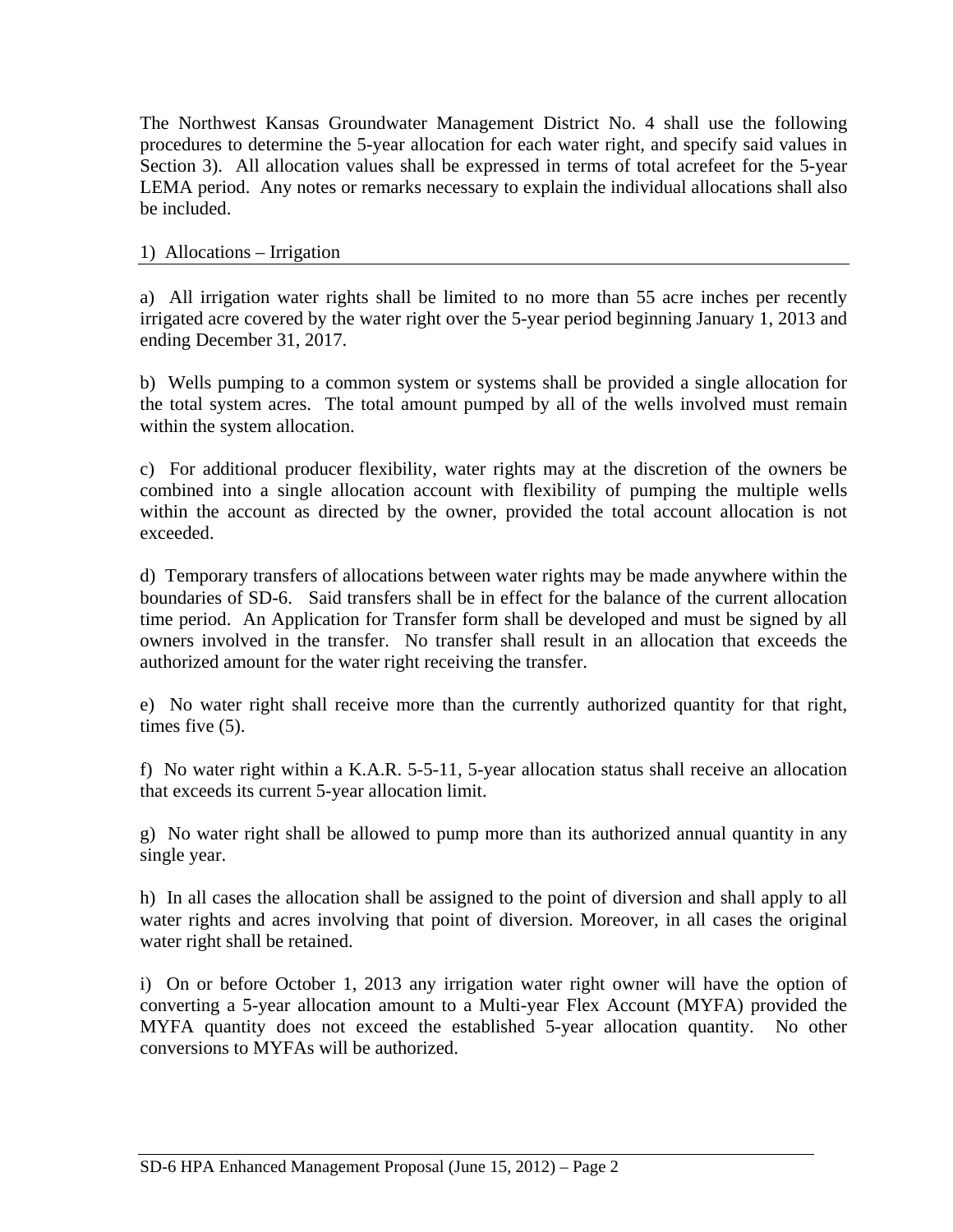j) For water rights enrolled in EQIP and/or AWEP that will be coming out of either program on or before September 30, 2017, the allocation quantity shall be set at 11 acre-inches per acre for only the remaining years of the 2013-2017 LEMA period.

k) Any water right enrolling into, contracting with or officially participating in a reduced water use program (AWEP, EQIP, Northwest Kansas Groundwater Conservation Foundation, etc.) during the period January 1, 2013 through December 31, 2017 shall not be allowed to trade or market any allocation balance.

### 2) Allocations – Non-irrigation

a) Livestock uses will be limited to 12 gallons per head per day based on the maximum head supportable by the feedlot permit in effect on December 31, 2010. Each water right shall have the option of having this limited quantity as an annual limit or converted to a 5-year water right at 5 times the assigned allocation. The original water right will be retained.

b) Recreation water rights will be limited to 90% of the December 31, 2010 annual authorized water right quantity. Each water right shall have the option of having this limited quantity as an annual limit or converted to a 5-year water right at 5 times the assigned allocation. The original water right will be retained.

### 3) Individual Allocation Amounts

The 5-year allocations for every water right per Sections 1) a) and 2) above shall be converted to a 5-year acrefeet total, with Attachment 2 containing the assigned eligible allocations for each water right within the SD-6 HPA. Each water right is to be restricted to its total acrefeet allocation within any LEMA order issued through this process.

### 4) Violations

The LEMA order shall serve as initial notice to all water right owners within HPA SD-6 on its effective date. Violations of the authorized quantities shall be addressed as follows:

(1) Exceeding any total allocation quantity (which shall include any transferred quantities) of less than 4 AF within any allocation period shall result in a \$1,000.00 fine for every day the allocation was exceeded. This penalty shall apply to all rights in combined allocation accounts described in sections 1) b) (1) and 1) b) (2).

(2) Exceeding any total allocation quantity (which shall include any transferred quantities) of 4 AF or more within any allocation period shall result in an automatic two year suspension of the water right. This penalty shall apply to all rights in combined allocation accounts described in sections 1) b) (1) and 1) b) (2).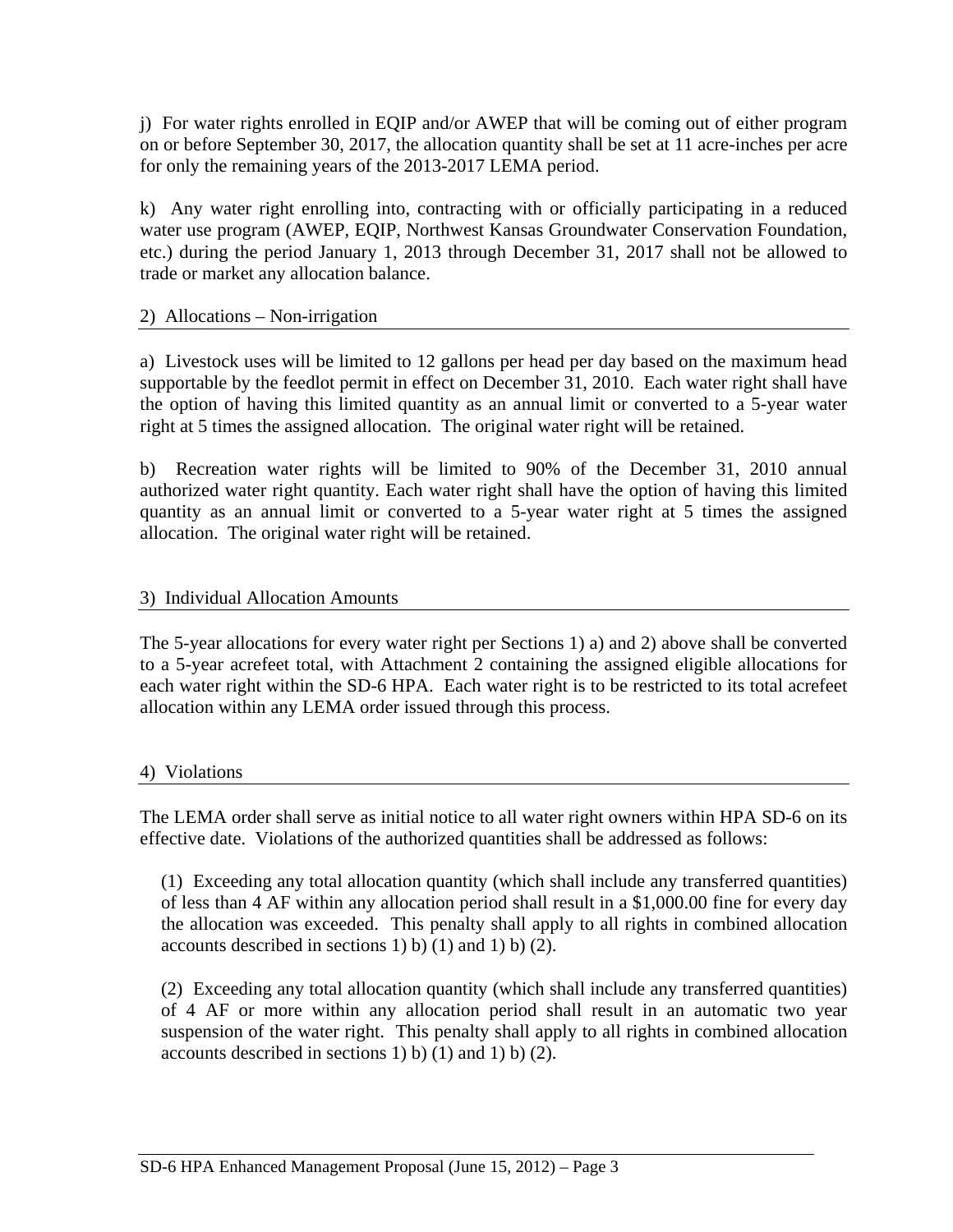(3) Exceeding the annual authorized quantity of the water right (not to include any transferred quantities) shall result in a \$1,000.00 fine.

#### 5) Metering

a) All water right owners shall be responsible for ensuring their meters are in compliance with state and local law(s). In addition to being in compliance and reporting annually the quantity of water diverted from each point of diversion, all water right owners shall at their discretion do one of the following additional well/meter monitoring procedures:

(1) Inspect, read and record the flow meter at least every two weeks the well is operating. The records of this inspection procedure shall be maintained by the well owner and provided to the district upon request. Should the flow meter reported readings be in question and the bi-weekly records not be available and provided upon request of the district, the well shall be assumed to have pumped its full annual authorized quantity for the year in question. Following each year's irrigation season, the person or persons responsible for this data may at their discretion transfer the recorded data to the district for inclusion in the appropriate water right file for future maintenance.

(2) Install and maintain an alternative method of determining the time that the well is operating. This information must be sufficient to be used to determine operating time in the event of a meter failure. Should the alternative method fail or be determined inaccurate the well shall be assumed to have pumped its full annual authorized quantity for the year in question. Well owners/operators are encouraged to give the details of the alternative method in advance to GMD 4 in order to insure that the data is sufficient.

b) Any water right owner or authorized designee who finds a flow meter that is inoperable or inaccurate shall within 48 hours contact the district office concerning the matter and provide the following information:

(1) water right file number;

(2) legal description of the well;

(3) date the problem was discovered;

(4) flow meter model, make, registering units and serial number;

(5) the meter reading on the date discovered;

(6) description of the problem;

(7) what alternative method is going to be used to track the quantity of water diverted while the inoperable or inaccurate meter is being repaired/replaced; and

(8) the projected date that the meter will be repaired or replaced.

c) Whenever an inoperable or inaccurate meter is repaired or replaced, the owner or authorized designee shall notify the district within seven days and provide the following information: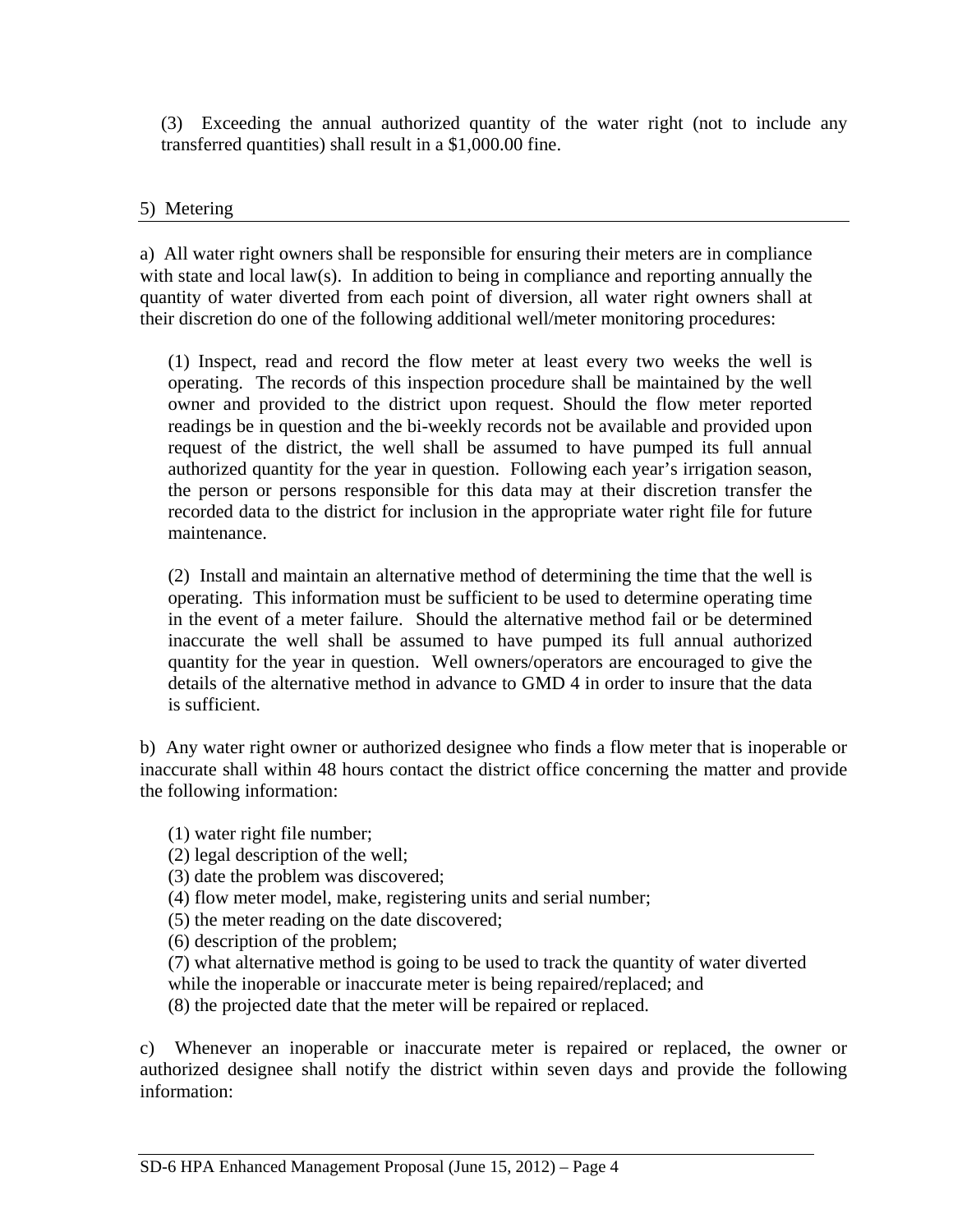(1) water right file number;

(2) date the meter was replaced or repaired;

(3) if the meter was replaced, the make, model, registering units, serial number and meter reading of the new meter before it records any water use;

(4) if the meter was repaired, the date of repair and confirmation of the meter reading before it records any water use;

(5) provide information to determine the amount of water pumped while the meter was inoperative

c) This metering protocol shall be a specific annual review issue and if discovered to be ineffective, specific adjustments shall be recommended to the chief engineer by the advisory committee.

#### 6) Accounting

a) GMD 4 shall keep records of the annual diversion amounts for each Water Right within the LEMA area, and the total 5 year quantity balances. Annual status reports shall be mailed to each water right owner and provided to DWR.

b) DWR shall provide GMD 4 with as timely as possible copies of annual water use reports received in the office of the chief engineer. GMD 4 and DWR shall cooperate on reconciliation and correction of any WUR found to be in error.

c) A form similar to the Wet Walnut IGUCA temporary transfer of allocations shall be developed by the chief engineer with input from GMD 4 for the SD-6 LEMA and shall be used to approve and track transfers of water within the SD-6 HPA per Section 1) d) above.

### 7) Advisory Committee

a) A SD-6 LEMA Advisory Committee shall be appointed and maintained by the GMD 4 Board consisting of an odd number of members between five (5) and nine (9) members as follows: one (1) GMD 4 representative; one (1) representative of the Division of Water Resources, Kansas Department of Agriculture as designated by the chief engineer; and the balance being SD-6 HPA residents/owners/operators – one (1) of which must represent nonirrigation users. One of the SD-6 HPA members shall chair the committee whose direction shall be set to further organize and meet annually to consider:

- (1) water use data;
- (2) water table information;
- (3) economic data as is available;
- (4) violations issues specifically metered data;
- (5) any new and preferable enhanced management authorities become available;
- (6) other items deemed pertinent to the advisory committee.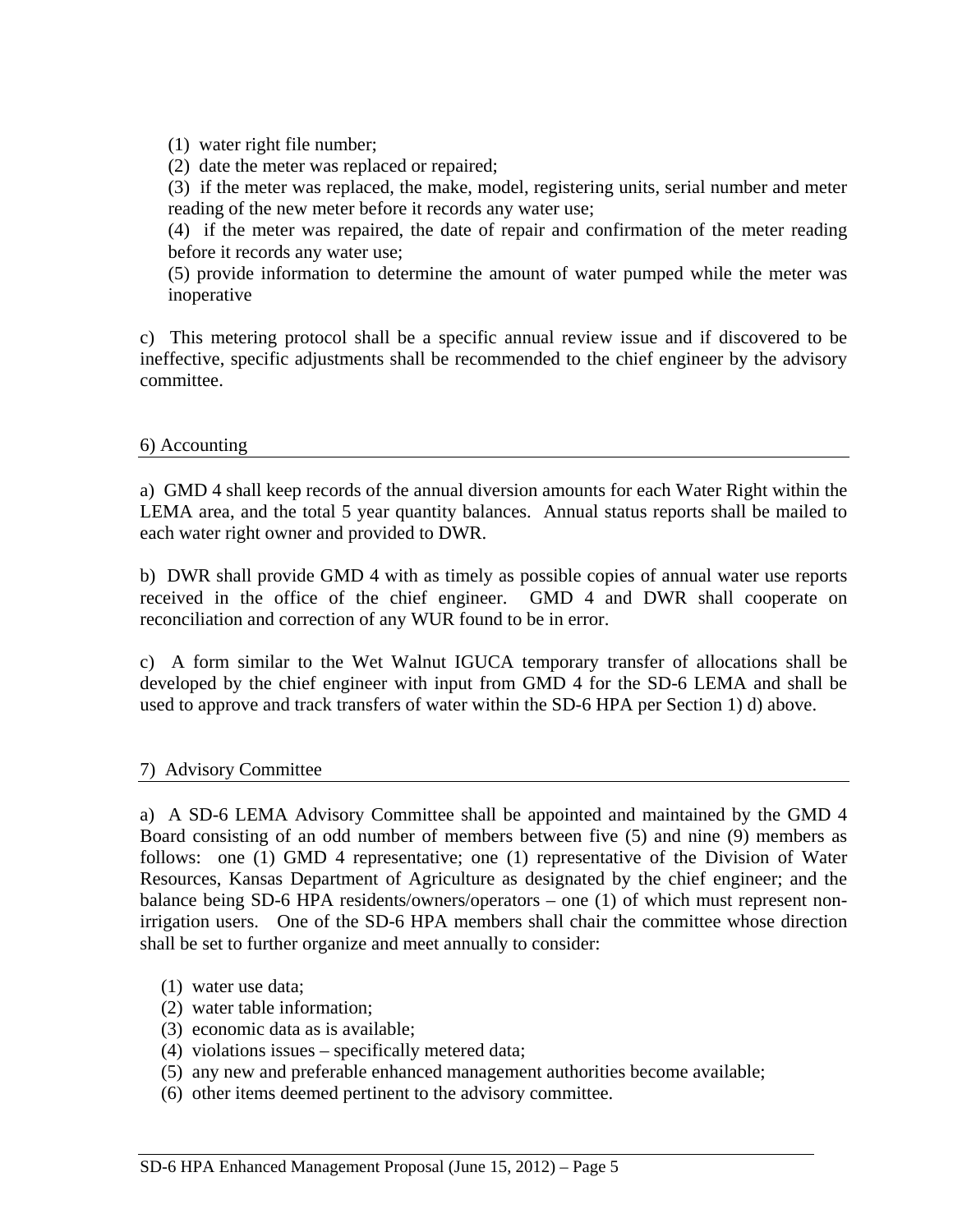b) The advisory committee shall produce a report after every meeting which shall provide a status for considerations (1) through (6) and any recommended modifications to the current LEMA Order relative to these six items. Said report shall be forwarded to the GMD 4 board and the chief engineer.

#### 8) LEMA Order Reviews

a) In addition to the annual LEMA Order reviews per section 7), the SD-6 LEMA Advisory Committee shall also conduct a more formal LEMA Order review 1.5 years before the ending date of the LEMA Order. Review items will focus on economic impacts to the LEMA area and the local public interest. Water level data may be reviewed.

b) The committee shall also produce a report following this review to the chief engineer and the GMD 4 board which contains specific recommendations regarding future LEMA actions. All recommendations shall be supported by reports, data, testimonials, affidavits or other information of record.

#### 9) Impairment Complaints

While this program is being undertaken it is the desire of the SD-6 stakeholders that any impairment complaint filed in the HPA while this management plan is in effect, which is based upon either water supply issues or a regional decline impairment cause, be received by the chief engineer and either: deferred for investigation until the management program is no longer valid; or, be investigated by the chief engineer in consideration to the on-going management activities.

#### 10) Water Level Monitoring

Prior to the this LEMA proposal there were nine recognized observation wells within the SD-6 HPA that have been measured annually by either Division of Water Resources (DWR) or Kansas Geological Survey (KGS) personnel. These wells are located:

| SD | 7 | 28W | 21 | 07S28W21 |
|----|---|-----|----|----------|
| SD | 7 | 29W | 5  | 07S29W05 |
| SD | 7 | 29W | 27 | 07S29W27 |
| SD | 7 | 29W | 30 | 07S29W30 |
| SD | 8 | 29W | 1  | 08S29W01 |
| SD | 8 | 29W | 1  | 08S29W01 |
| SD | 8 | 30W | 5  | 08S30W05 |
| SD | 8 | 30W | 11 | 08S30W11 |
| SD | 8 | 30W | 13 | 08S30W13 |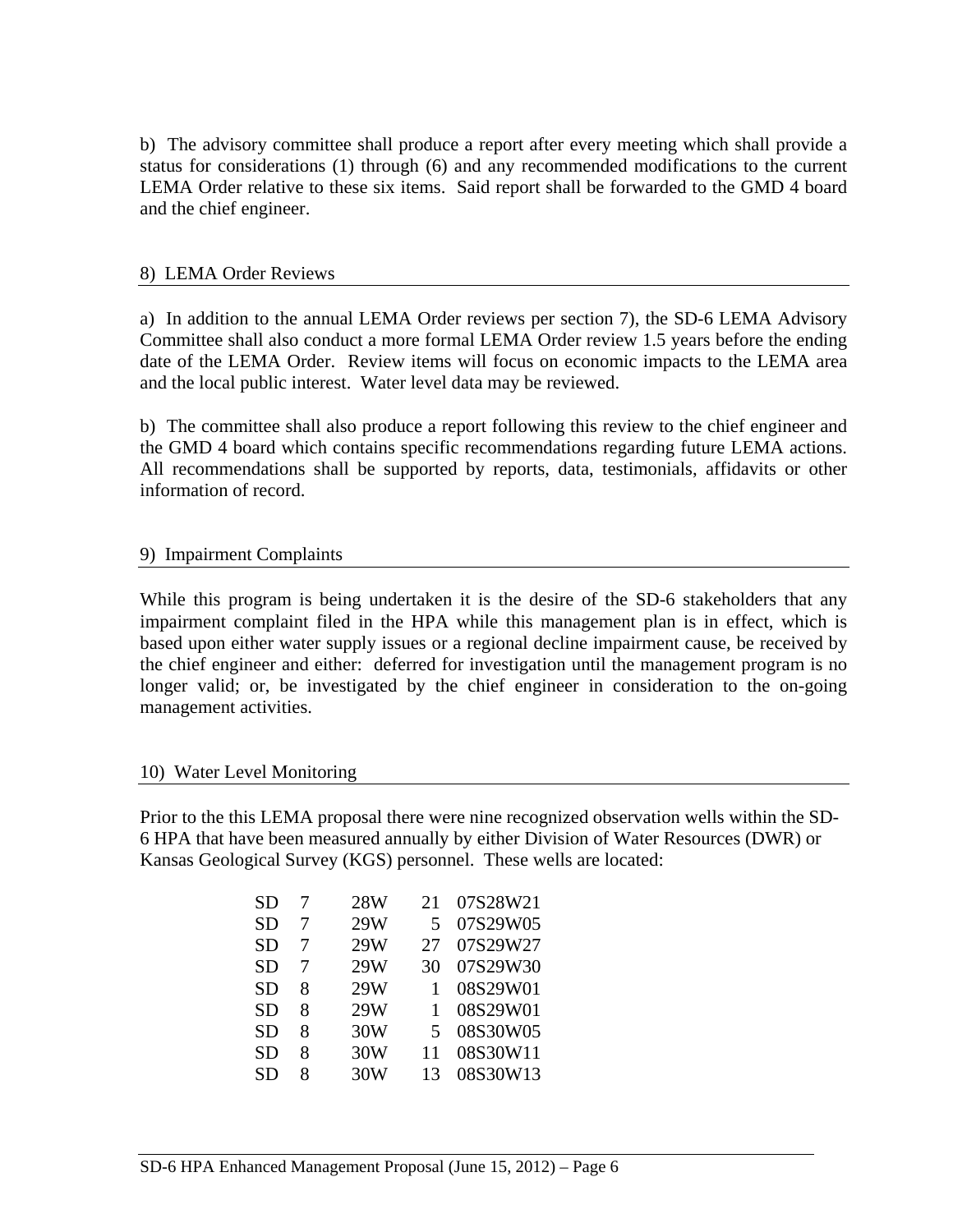For each of these wells there is a long history of annual water level measurements. The stakeholders of HPA SD-6 expressed a desire to increase the number of monitoring wells in support of this proposal.

To this end the Northwest Kansas Groundwater Management District No. 4 has agreed to convert one of these wells (08S30W13) to an hourly water level measurement schedule by the installation of a continuous pressure transducer, and to drill three new observation wells and equip them with pressure transducers also recording water levels hourly. These new locations are: 07S29W25; 08S29W05; and 08S31W26. The pressure transducers are the Slimline "G" model with a pressure range of 50 psi, suspended with vented poly cable and connected to the Dynotek Data Manager 700 data logger. Each of these installations will be placed into a sealed electrical box mounted on the observation well protection tubing. All the casing protector tubings and the electrical boxes will be padlocked for security. By choosing to install these transducers early, the 2012 pumping influences and its recovery trends will be captured before the anticipated 2013 LEMA program gets underway.

The Kansas Geological Survey has already indicated an interest in receiving all the data and analyzing it in a similar fashion to the Index Well program data.<sup>2</sup> It is hoped this additional data collection and analysis will qualify a reduced rate of change (decline) in the annual water levels of the HPA.

### 11) Coordination

The SD-6 stakeholders and the GMD 4 board expect reasonable coordination between the chief engineer's office and the GMD 4 board on at least the following four efforts:

- a) Development of the LEMA Order resulting from the LEMA process;
- b) Setting and accounting for the umbrella accounts authorized by Section 1) c);
- c) Authorizing and accounting of water right transfers and bookkeeping authorized by

Section 1) d); and

d) Accounting for annual pumpage amounts by LEMA water right owners/operators.

12) General

 $\overline{a}$  $2$  The Index Well program is a 5-year study by KGS exploring the usefulness of specified, dedicated index wells to describe larger areas of the Ogallala Aquifer. The website for this effort is: http://www.kgs.ku.edu/HighPlains/OHP/index\_program/index.shtml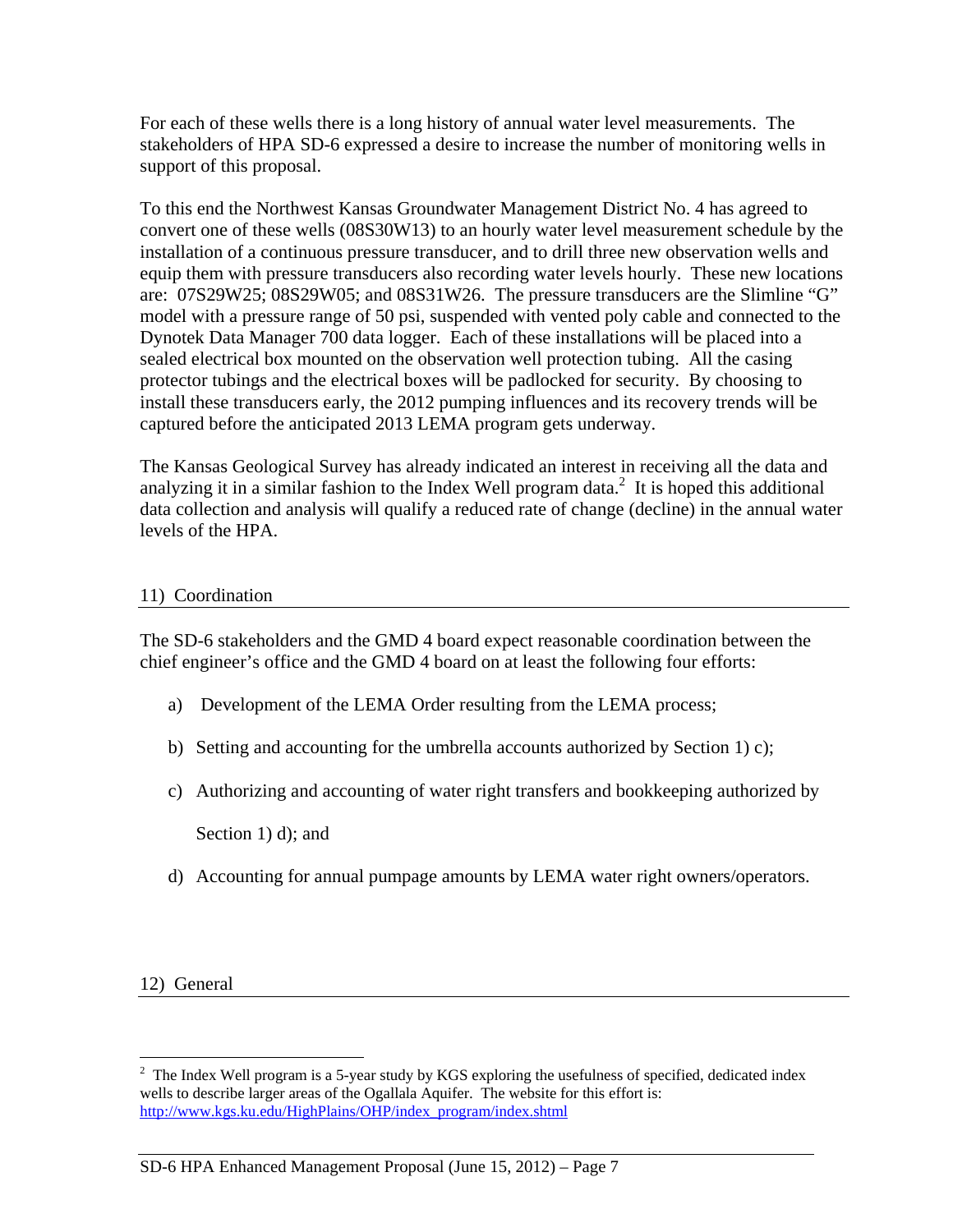The core concern of this LEMA is to remain within the allocation quantity after five years of pumping. Any future decisions within this LEMA period which intend to incorporate new or overlooked issues shall be made in deference to this total allocation limit.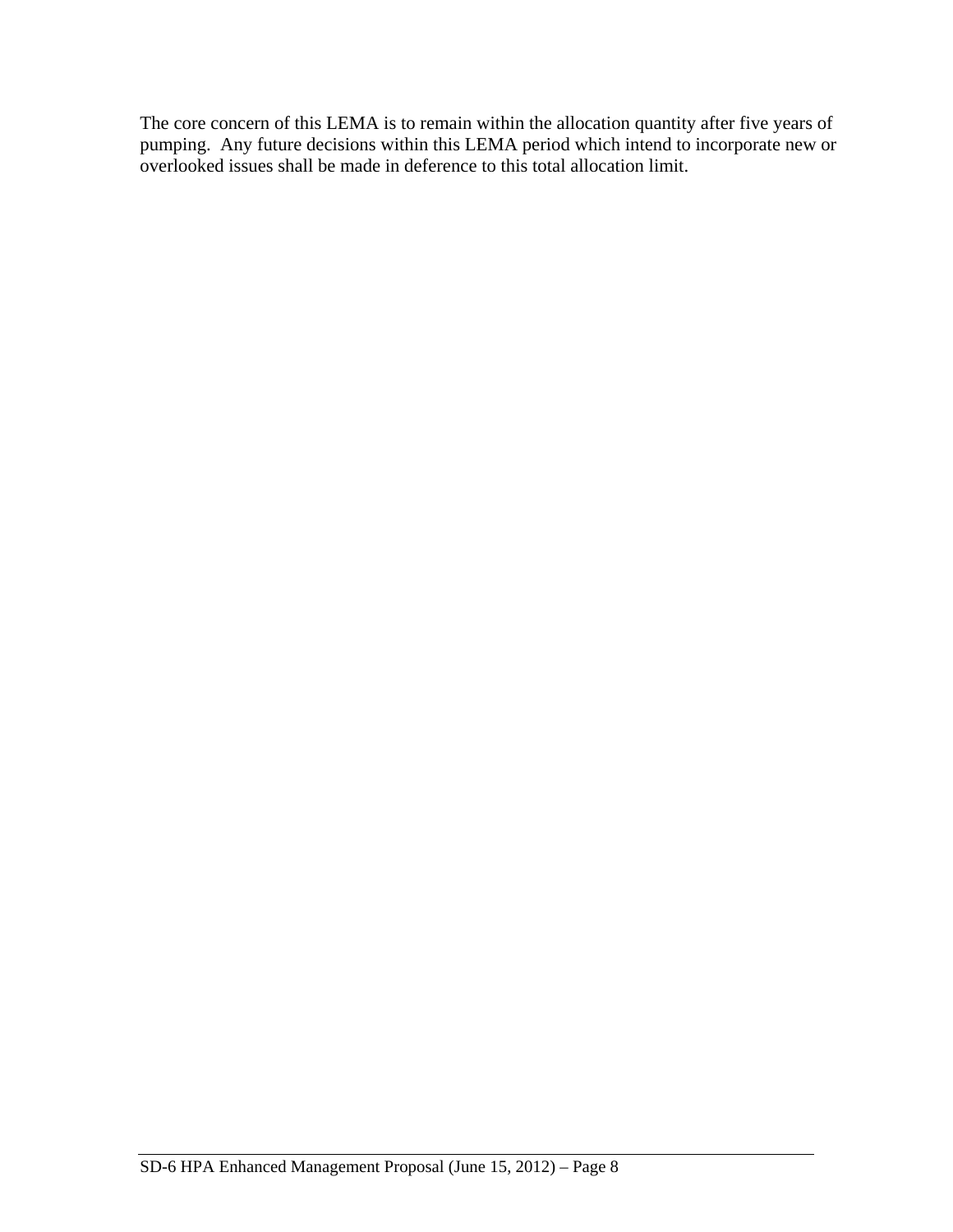# **Attachment 1**

### **Recorded Meeting Notes and Attendance sheets - recorded meetings - in chronological order**

## **November 10, 2008 Meeting (initial):**

#### **Sheridan HPA SD-6 November 10, 2008 Meeting Participant Comments (C) / Questions (Q) and District Responses (R)**

### **Q: What is the district's timeframe?**

R: District has no set timeframe. Whatever pace is comfortable for the participants. However, an inordinately slow time frame may allow the process to be questioned.

### **Q: What have other HPA's done?**

R: They have all begun discussions with few decisions being made. View the GMD4 webpage where each meetings' discussion topics will be posted.

### **C: To affect the water level decline rate, any adjustments will need to come from pumped water, not appropriated water.**

R: This is likely an accurate statement.

### **Q: Are we getting close to having to do something?**

R: This is what the participants need to be deciding for your area and recommending to the GMD board.

# **Q: Does information on individual water rights (quantity, reported use, etc.) exist?**

R: Yes. Next meeting staff will make it a point to provide a listing of data sources that anyone can view on the internet.

### **Q: Can we get an idea of what results might be achieved from different pumpage reduction rates?**

R: When the hydrologic model is complete we should be able to. But the model needs to run a scenario that the group is interested in seeing the results of.

### **C: Run the model in several increments between pumping 30,000 AF annually and 15,000 AF annually – with each increment being implemented in 5 years, 10 years and 15 years.**

R: Will try to get this done. How are the results to be provided? Mailed out? Another meeting?

### **C: Request another meeting in 2-3 months if the model runs have been made.**

R: Will try to provide this information in order to facilitate further discussions.

### **C: Run the model assuming possible cropping alternatives alone.**

R: This should be a stakeholder decision with recommendations to the GMD board.

# **C: Amazed that only 9 wells are annually measured in the HPA area. There should be more.**

R: Comment will be submitted to the board for consideration.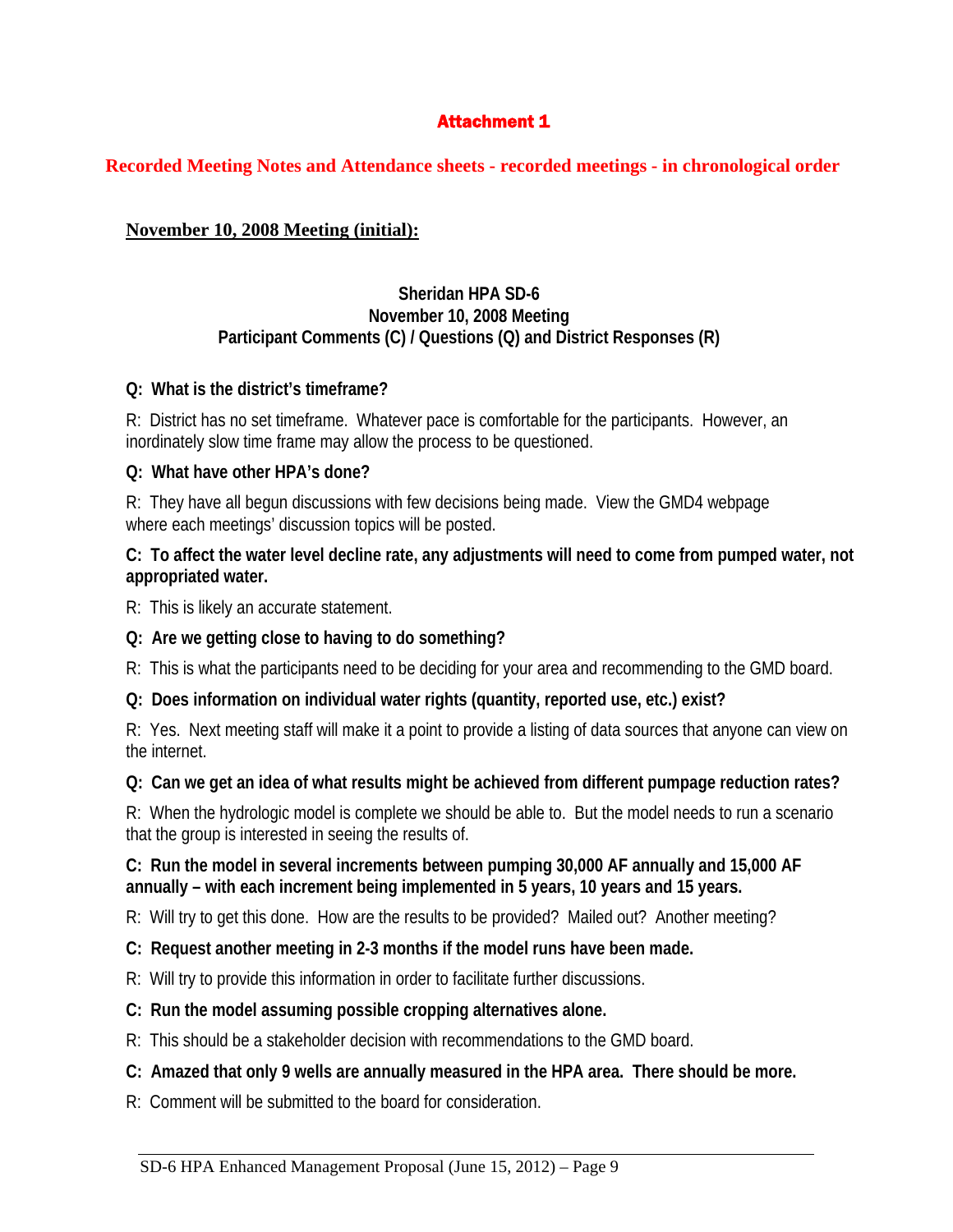- **C: Meters have helped known pumpage data.**
- R: Agreed.
- **C: Certain management options will not be equitable across the range of water rights involved.**
- R: Agreed. Your process may want to consider this situation as it deliberates possible approaches.
- **Q: Can the hydro/economic results be presented?**
- R: Yes.

 $\overline{a}$ 

- **Q: Could the GMD present some options to help the discussions?**
- R: If requested to, Yes.
- **Q: Can the GMD outline or specify what legal options are available?**
- R: Staff will try to outline legal options available at the next meeting.
- **C: Enhanced recharge could/should be part of the solution**
- R: If a supply of recharge water can be found that will not affect other water rights, yes.
- **Q: What happens if the State independently addresses the problem?**
- R: No way to predict when or how the State might address the problem in the absence of local efforts.
- **Q: What would have to happen to eliminate an area from high priority status?**
- R: The trigger or triggers that identified the area initially would have to be mitigated.

### **C: The 5-10 year timeframes suggested earlier should be shortened to 2-5 years – the longer timeframes may be too late for workable solutions.**

R: This is a stakeholders issue that can and should be expressed to the GMD board.

(NOTE: The above items were merely captured as comments/questions/discussion points. No final decisions or recommendations were made by the meeting participants regarding any of them. If any participant feels these notes are in error or need more clarification, GMD staff should be contacted about those concerns.)

# **November 11, 2008 Meeting Attendance List** <sup>3</sup>

<sup>&</sup>lt;sup>3</sup> GMD4 staff Wayne Bossert and Ray Luhman were also in attendance but did not sign in. There may have been others who attended but declined to sign on or arrived late and did not have a chance to sign in.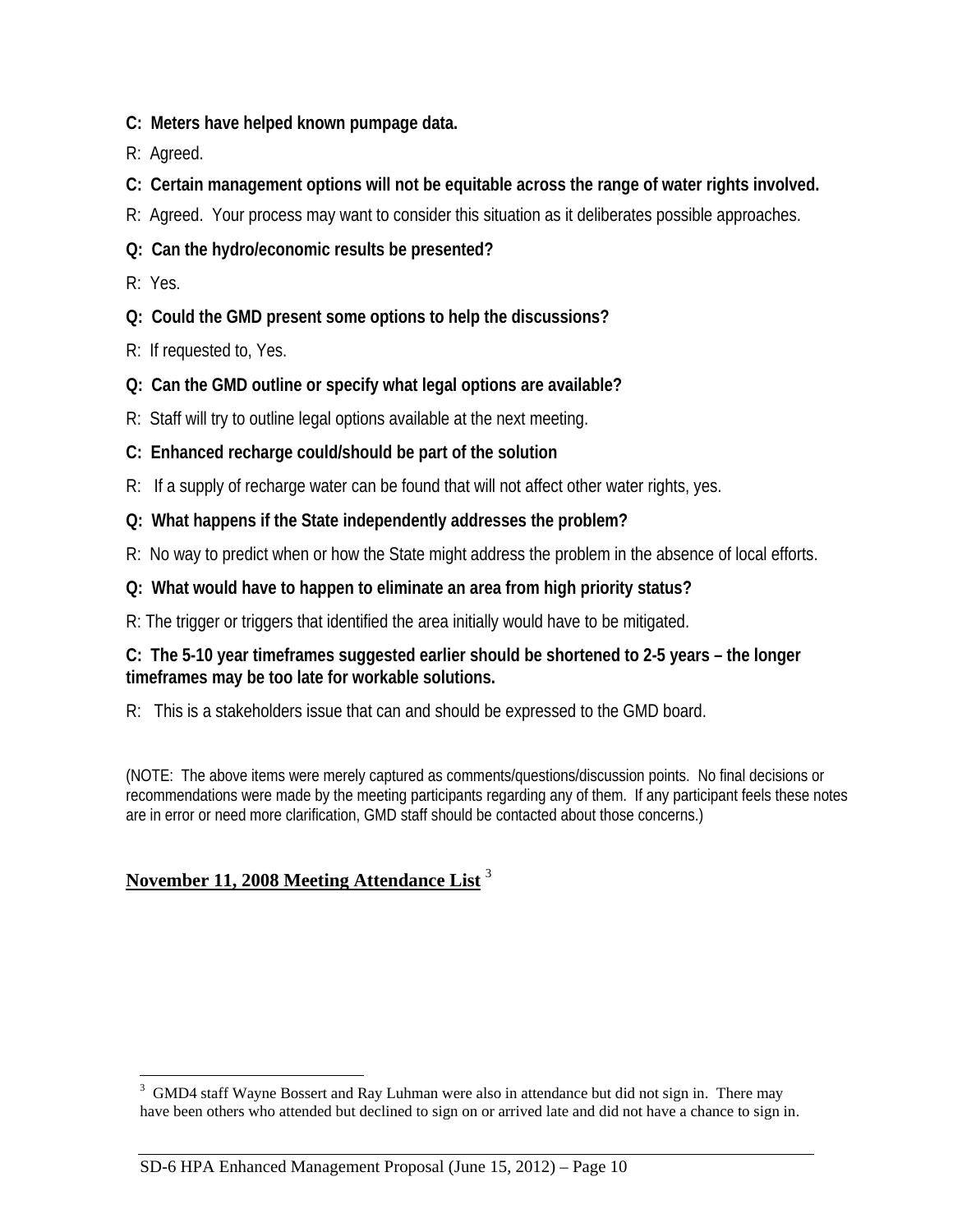$SD-C$  HPA MEETING ADDRESS/EMAIL AmE ADDRESS/EMAIL<br>Margaret Seegm/for Rt 1 Box/8/ Queen City Mo.<br>Port York. RRa Box94 House Ks DAVID MEANS BWR-STOCKTON Seeff Voss DWR - Strikton <u>ScorrRoss</u> DWR - Stockt Velly Ftewart  $\n *Qu*<sub>K</sub> - 1 -$ Breeffel Rt2 Box 95 Hoxis 14 Jemi Roge<br>Jan Andregg Fyle HC1Box91 Selda, 15 PO Box 56 Napie<br>HCI Boy 53 Mento Harles Stallings  $Hexie$   $Bexipr$  $Hoxie$   $Box197$ HORIE BOX828 DAVIO ARNOLD  $M_{4}$  -  $K$  Hill Hoxie Bax 243 Craig Cooper<br>Marold Murphy Hoxie Box781  $Hovie$ Vous Jechard France mer  $H$ OXTO evin Trenblay<br>Mohell Baalna Hari Horie it Fook<br>Fra B. Filt  $\ddot{\phantom{a}}$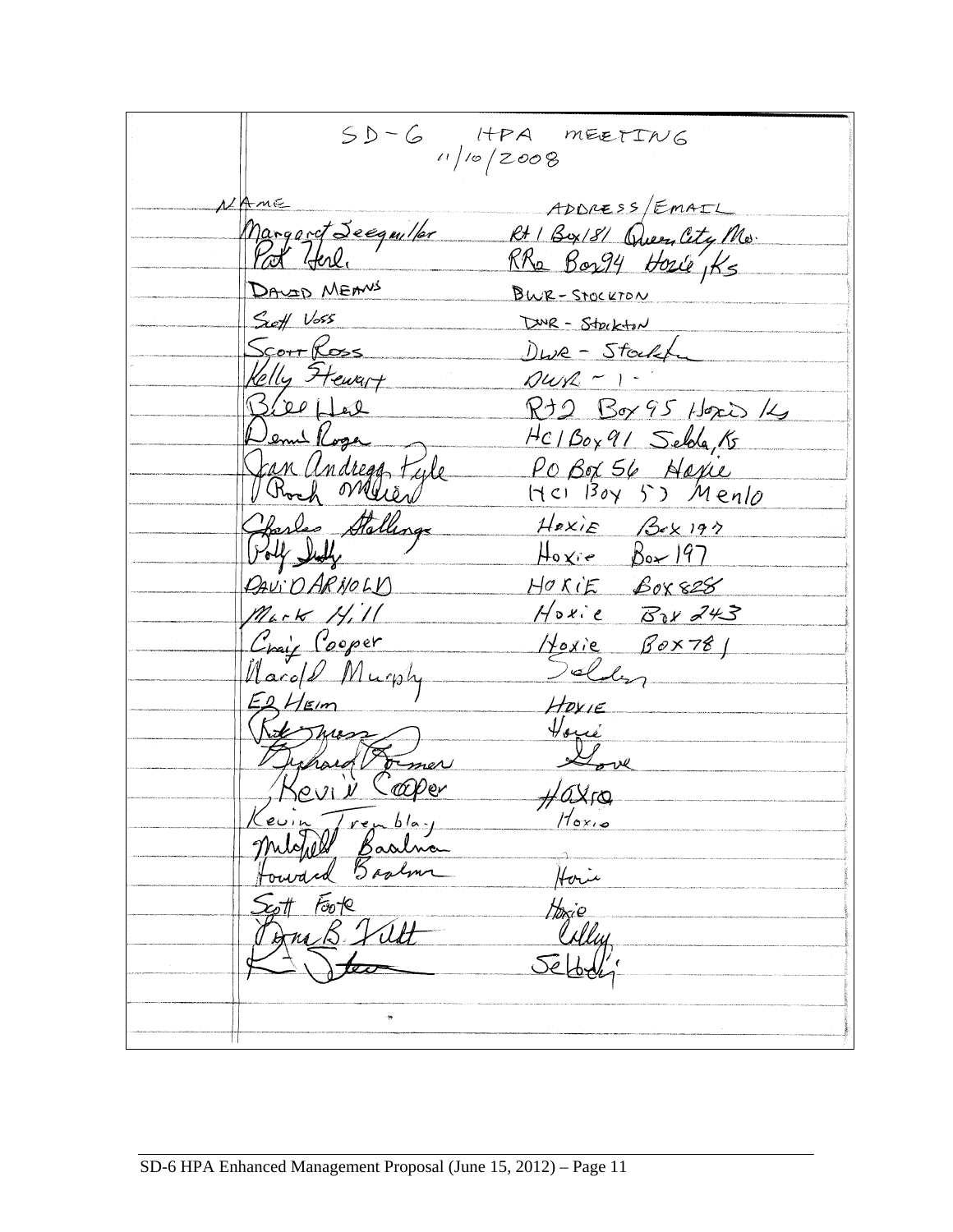# **February 4, 2009 Meeting (2):**

### **Sheridan HPA SD-6 February 4, 2009 Meeting Participant Comments (C) / Questions (Q) and District Responses (R)**

## **Q: Does time and temperature reduce pumpage amounts (referring to electric wells being shut off during high temperature times)?**

R: Hard to say. The water use report data before the mandate and after might reveal an answer.

# **Q: Is there a way to find out how many wells there are in this HPA on the interruptible service?**

R: Not sure how much data and information is available from the power companies.

# **C: Soil moisture does not seem to be adversely impacted by the interruptible service.**

R: Noted.

### **C: Must be careful using a percentage reduction – the user that has already cut back gets hurt the worst.**

R: This may well be the case. It would need to be recognized in any recommendations that might be made from this meeting group.

# **Q: Are alternative supplies viable? Would setting aside acres work? Could the state and/or federal government be engaged to promote and assist in out of area water transfers or recharge?**

R: Alternative supplies are likely not viable. The Dakota and deeper aquifers have water quality problems and nobody has offered yet to transfer their excessive supplies to another location. Recharge may be part of the solution, but any recharge would have to come from local water supplies (area rainfall).

# **Q: Should the observation well network be increased?**

R: Several felt that the well network should be increased, but appreciated the costs associated with collecting new data – especially from dedicated monitoring wells.

# **Q: What is the effect of surrounding wells? Do they cancel gains made within the area?**

R: The hydrologic modeling done thus far is indicating that the reduced pumpage of one area benefits that area for a number of years into the future before surrounding pumpage begins to affect the area. This situation results due to the slow movement of groundwater, which can delay outside pumping influences for several decades.

### **Q: Are there other sources of water level data? What about well owners who have such measurements? Isn't some of this data available on the water use reports?**

R: It could be beneficial to have this data for consideration. How would be the best way to get it? GMD 4 can glean the water use reports and make this data available next meeting.

**C: Want to meet again on June 17, at 1:30 P.M. here in the Hoxie Elks Lodge, and discuss some model run results. Look at 20%, 40% and 60% reductions in total HPA pumpage – each percentage looked at by the same three methods as run during the calibration runs - % reduction across the board; % reduction via a CREP program; and % reduction via strict water rights administration by priority.** 

R: Noted.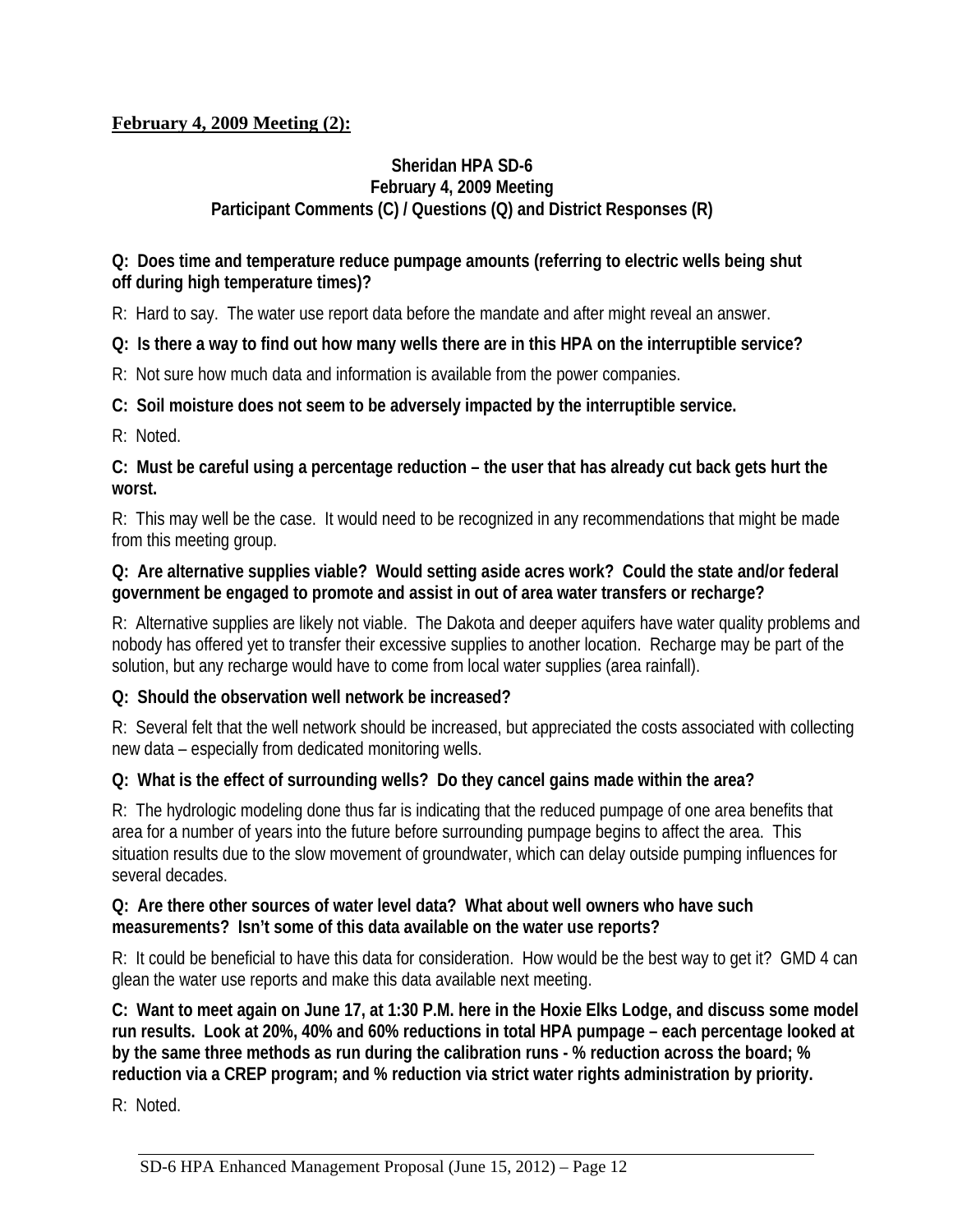(NOTE: The above items were merely captured as comments/questions/discussion points. No final decisions or recommendations were made by the meeting participants regarding any of them. If any participant feels these notes are in error or need more clarification, GMD staff should be contacted about those concerns.)

 $HPA-G(SDCovNT)$  $z/4/09$ Ry Tul<br>Syst Faste<br>Lawy alstrom<br>Kluin Trembla NAME Sandr  $m$  ön

#### **February 4, 2009 Meeting Attendance List**: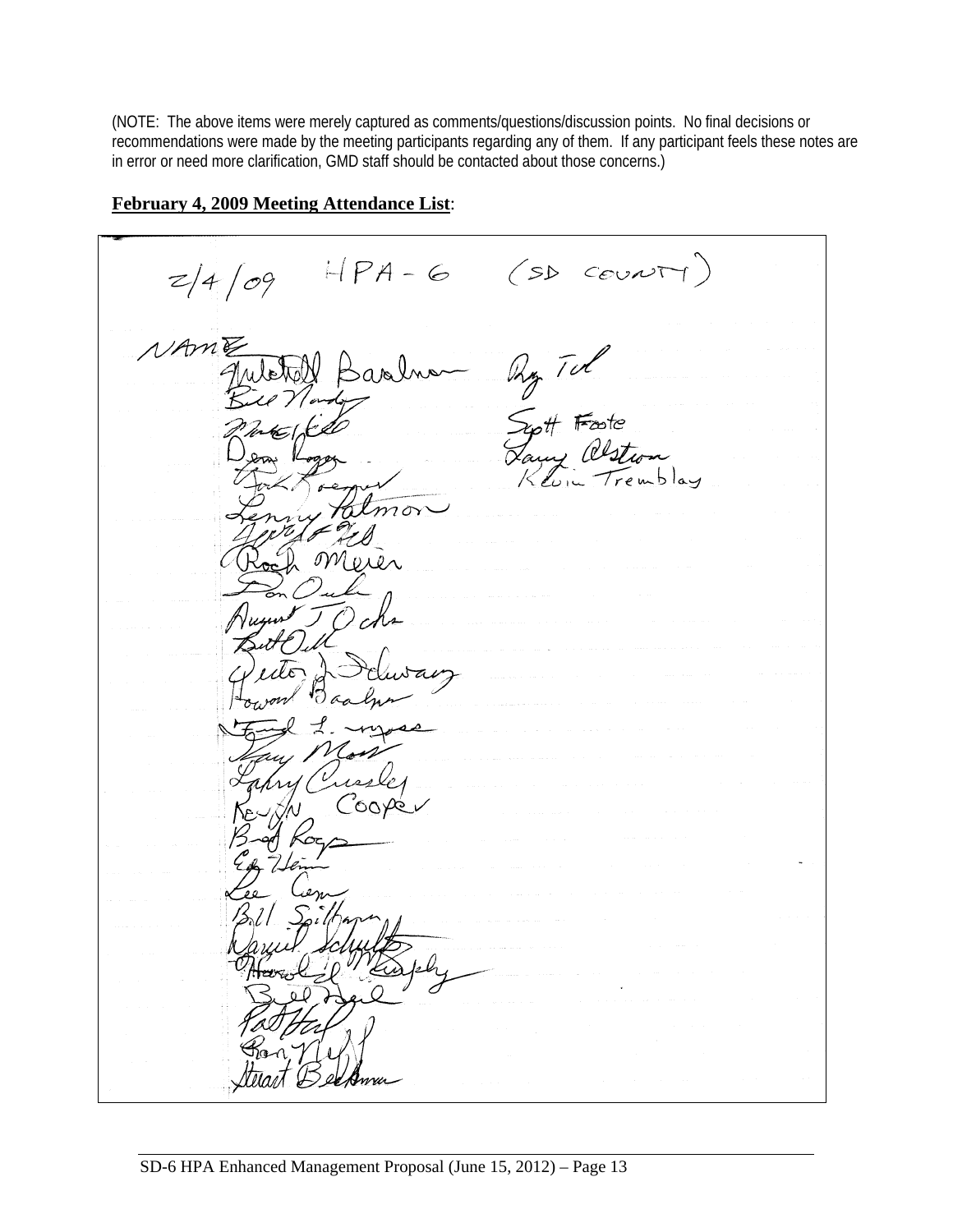### **June 17, 2009 Meeting (3)**

### **Sheridan HPA SD-6 June 17, 2009 Meeting Participant Comments (C) / Questions (Q) and District Responses (R)**

**C: I am still thinking "allocations" as the solution. Something needs to be done to reduce water use.** 

**C: Whatever is done, it must be enforceable. Voluntary solutions will not work or be fair.** 

### **Q: Are there as of yet undiscussed options?**

R: One program that has not been discussed is the currently available multi-year flex accounts (MFA) – using this voluntary procedure to bring about reduced water use. The advantages are: can be done outside an IGUCA; can be tailored to any goal statement chosen; allows maximum flexibility of use for water remaining under the converted right; and is a 5-year process subject to review (and probably adjustment) every 5 years. Disadvantages are: currently a voluntary program – we'd need to find a way to make it mandatory; the MFA permits issued are based on actual historical water use, so they will be less equal than an allocation approach (tending to advantage those who pumped higher amounts of water); and currently requires the chief engineer to evaluate each water right and set up a MFA account individually.

### **C: Clarification – an allocation approach will require an IGUCA and an MFA approach will not?**

R: This is mostly correct. While an allocation approach will require an IGUCA, the MFA approach would not require an IGUCA. However, to make it mandatory will require a local regulation - which is being explored at this time, but is currently unknown. Moreover, if an IGUCA is requested, the IGUCA could require either approach so long as a strong enough case is built, and the chief engineer so decides.

### **C: For any HPA reduction in water use it seems the HPA area will be subsidizing non-HPA neighbors. Don't think we're pumping any more per well than users outside the HPA, we just have a higher density of wells pumping. As such, we need to reduce the wells.**

R: This is the exercise at hand. Reducing pumpage can come in a number of ways – reducing wells completely, reducing pumpage from all wells, scheduling pumpage, etc. The neighbors facing each other on either side of a HPA boundary is always going to be an issue.

### **C: We need to ease into the problem. I'd support an initial 10% reduction for 5 years and then step back and take a look before continuing on.**

R: This is a possibility.

### **Q: How was the area designated? Was it based on the 9 observation wells?**

R: The observation wells were used to generate an interpolated water level value for the center of every section. The 1997 section-center values were subtracted from the 2006 values and any section that declined 9% or more was identified. The reported water use was also aggregated for every section and any section that had more than 275 AF of annually reported water use was identified. Next, any ¼ Township that had two or more identified sections, was designated as a HPA ¼ Township. Finally, the ¼ Townships were combined to form the 6 HPA areas.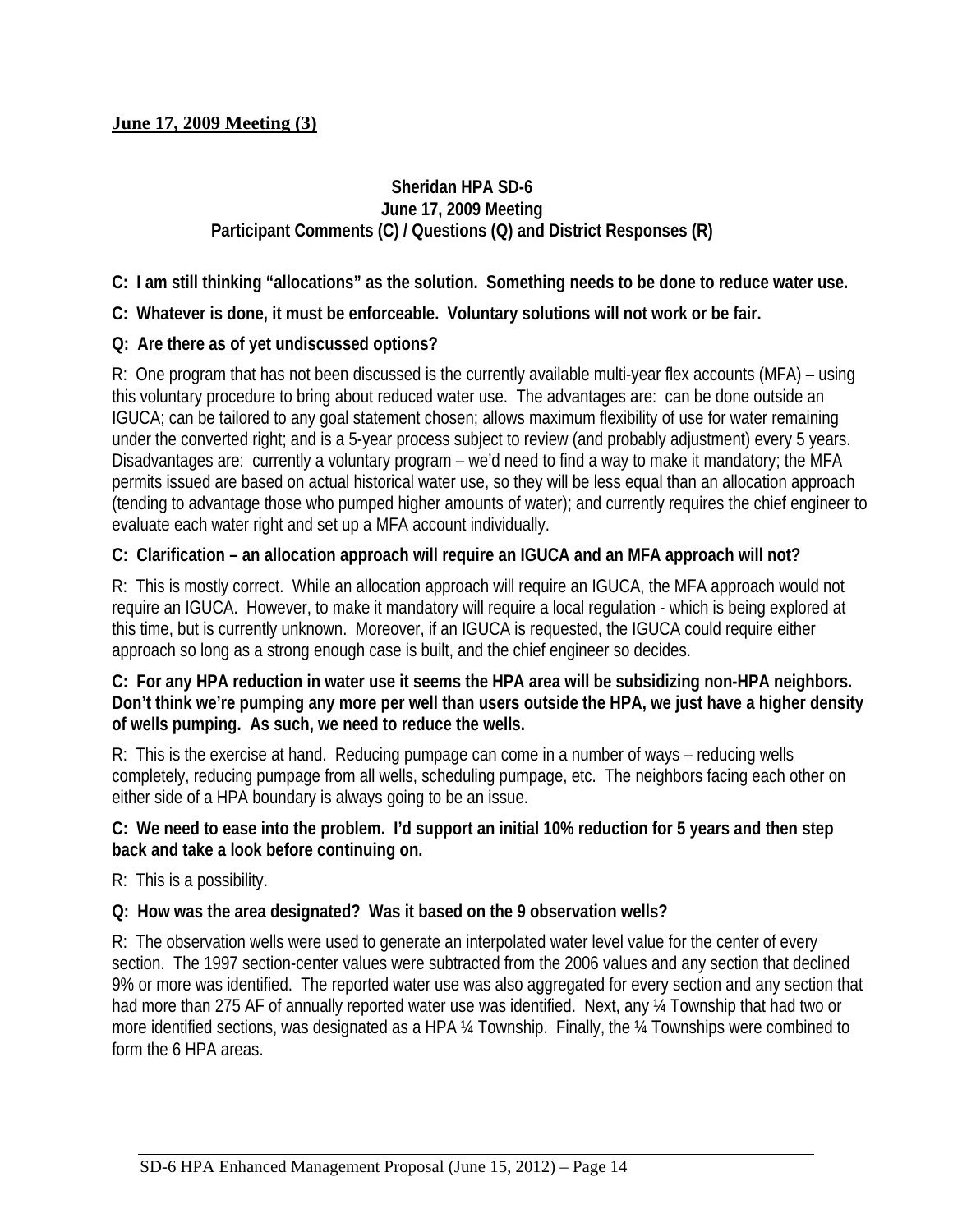## **Q: Should a survey be sent to all water users asking for input on alternatives?**

R: GMD 4 would support such an effort if desired. (This idea was discussed and consensus was that it would likely do little good)

### **C: Organization is critical. The SD-6 HPA needs some form of organization. How do we provide a goal and a desired approach to the board without a recognizable organization?**

R: The group is free to organize any way they feel best or are comfortable with – formally or informally.

### **Q: Can the MFA data that was discussed be placed on the website?**

R: Yes, it will be posted as soon as we can – likely tomorrow.

**C: The entire group present today should become the steering committee to begin advancing alternatives for consideration by everyone involved. Brent Rogers and Mitch Baalman should head the effort to capture several possible approaches to reducing water use. The resulting list should then be sent to all water users for consideration/discussion and soon thereafter another HPA meeting should be set.** (This comment was agreed to by all present and will be promoted.)

(NOTE: The above items were merely captured as comments/questions/discussion points. With the exception of the last comment, no final decisions or recommendations were made by the meeting participants. If any participant feels these notes are in error or need more clarification, GMD staff should be contacted about those concerns.)

### **June 17, 2009 Meeting Attendance List**: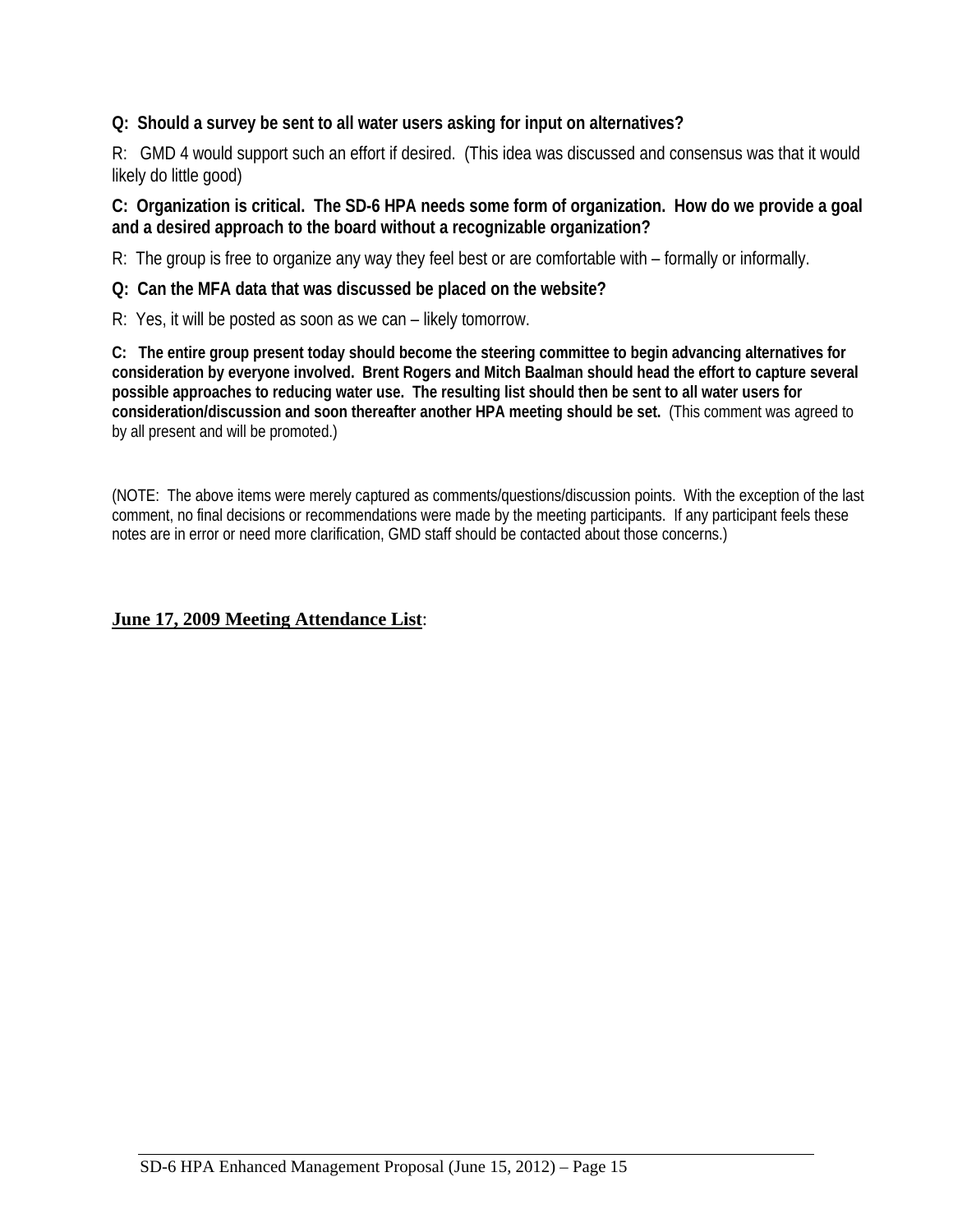| HPA SDY MEETIN ATTENDANCE                         |                                               |  |  |
|---------------------------------------------------|-----------------------------------------------|--|--|
| Wayne Boxet                                       | $TUNE$ $17, z009$<br>$H_{\text{OHE}}$ $E(KS)$ |  |  |
| Ray Culifran<br>$K$ ague<br>Jaro Balma            |                                               |  |  |
| Sept Voss<br>Dail Mean<br>Roch Merer              |                                               |  |  |
| Billfal<br>Jemi Kozen                             |                                               |  |  |
| $\mathcal{L}_m$ O.L.<br>Butt Pul<br>twart Berkman |                                               |  |  |
| 7) Apill<br>In Moss<br>JEFF TORLUEMKE             |                                               |  |  |
| Howard Soclaror<br>$F - 2$ moss                   |                                               |  |  |
| Faldade                                           |                                               |  |  |
|                                                   |                                               |  |  |
|                                                   |                                               |  |  |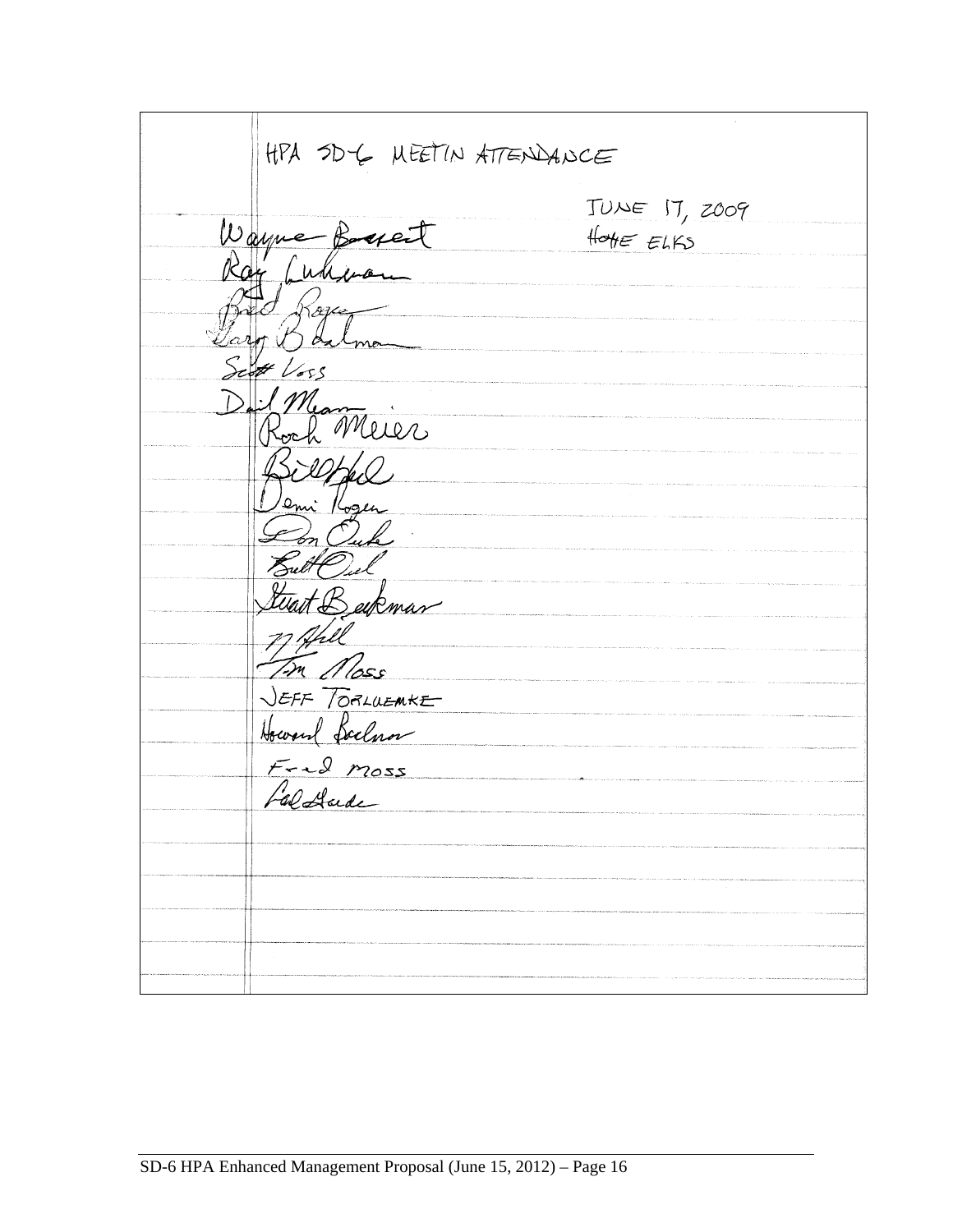**January 25, 2010 Meeting (4)** 

January 25, 2010 HPA Meeting for SD-6 – Page 1

## **Sheridan HPA SD-6 January 25, 2010 Participant Comments (C), Questions (Q) and District Responses (R)**

The meeting began with an intro by Mitchell Baalman who synthesized the last meeting discussion and reiterated the overall goals of the meeting – to continue discussing possible goals to reducing water use to achieve the state water plan goals (slowing the decline rate and extending the economic life of the aquifer), and approaches to achieving the selected goal(s). Another discussion point for this meeting was the potential use of a 2010 AWEP program in moving the process forward. Mitchell asked GMD 4 staff to cover the developing 2010 AWEP effort.

Wayne Bossert and Ray Luhman covered the developing 2010 AWEP application – essentially an application that would provide HPA landowners with an option (voluntarily) to permanently convert irrigated acres for a NRCS practice payment. The use of this program could be at least a partial solution to achieving any reduction goal eventually set by the group. GMD 4 needed to know if this HPA wanted to be included in the 2010 application or not.

**Q:** Clarifying that it would be a voluntary program for the producers. (Yes)

**Q:** What might the practice payment rates be?

**R:** GMD 4 would like the group's input, but early values (based on all the WTAP applications) are suggesting a 3-tiered rate proposal based on the amount of irrigation water applied  $-$  the highest rate would be about \$2,300-2,400 per acre; the mid rate at \$1,700-\$1,800 per acre; and the lowest rate at \$1,200-\$1,400 per acre. The 3 tiers of water use suggested are: 1.1 AF/Ac and more (high); .8 – 1.09 AF/Ac (medium); and .79 and less AF/Ac (low) – 1/3 payable each year over a 3-year period.

**C:** The local operators may be unduly affected if too many absentee landlords participate.

**C:** I still prefer the previous suggestion of a mandated approach for all water rights (either MFA or per acre allocation) – especially if it can be done outside an IGUCA.

**C:** It's time that something got started – even if it's a small step forward. Otherwise the issue will get discussed to death and nothing will be done.

**Q:** What are the advantages/disadvantages of using AWEP to jump start the forward progress?

**R:** Advantages: all water use retired via AWEP will reduce the water use reductions that must be achieved to meet any chosen goal by other means; it's a voluntary program with a practice payment. Disadvantages: Reducing full water rights is not the best economic way to achieve any chosen reduction goal (it's not the worst either).

**C:** Perhaps a 20% reduction across the board would be tolerable – especially w/ advanced crop hybrids and other technology on the horizon.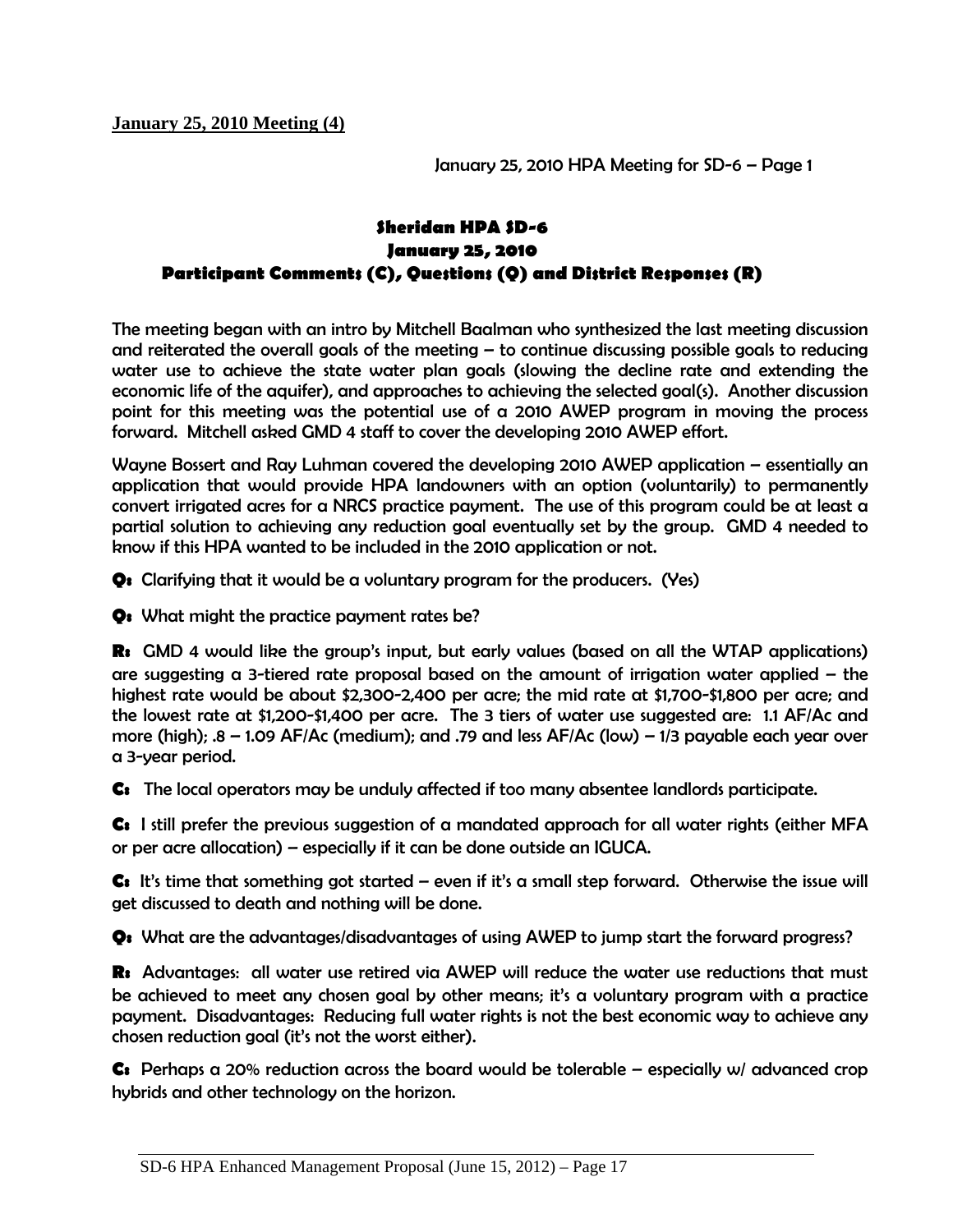**C:** I'm not so sure a voluntary payment is needed to get everyone to participate.

**Q:** What are the differences between a 5-year allocation and converting a water right to a 5 year multiyear flex account (MFA)?

**R:** A 5-year allocation (example: 45 inches over 5 years – or 9 inches per year) is limited to the 45 inches, but in no single year can the right exceed its annual appropriation before the change. The MFA is essentially some percentage (not to exceed 90%) of the average annual usage (between 1992 and 2002) times 5. Being based on actually usage with a percentage conservation reduction, the total 5-year water right can be used with no limit other than the total quantity. The MFA is more flexible for the producers, but is going to be a little more difficult to require.

**Other discussion Points:** Chief engineer recently met with the GMD 4 board and expressed the following (relative to enhanced management):

a. he is supportive of exploring local GMD regulation(s) that could mandate MFAs for all water rights if the district wants to draft such regulation(s);

b. no one can guess when or who will decide to address the decline problem if this process doesn't work;

c. he wants to find locally workable solutions to the overdraft conditions in the Ogallala that involve the GMDs and their affected members, and also maximize the economic returns from any pumpage reductions;

### **Directions:**

**1.** The group should meet again following the GMD 4 annual meeting (3:30 P.M.-ish, February 17, 2010) to decide if SD-6 HPA should or should not be included in the AWEP application. Staff should notify everyone of this direction by invitation which should include a statement to the effect that the meeting will be held to make certain decisions regarding the AWEP program and the possible choice of a HPA goal that would reduce all water use in the HPA by 60%.

**January 25, 2010 Meeting Attendance List**: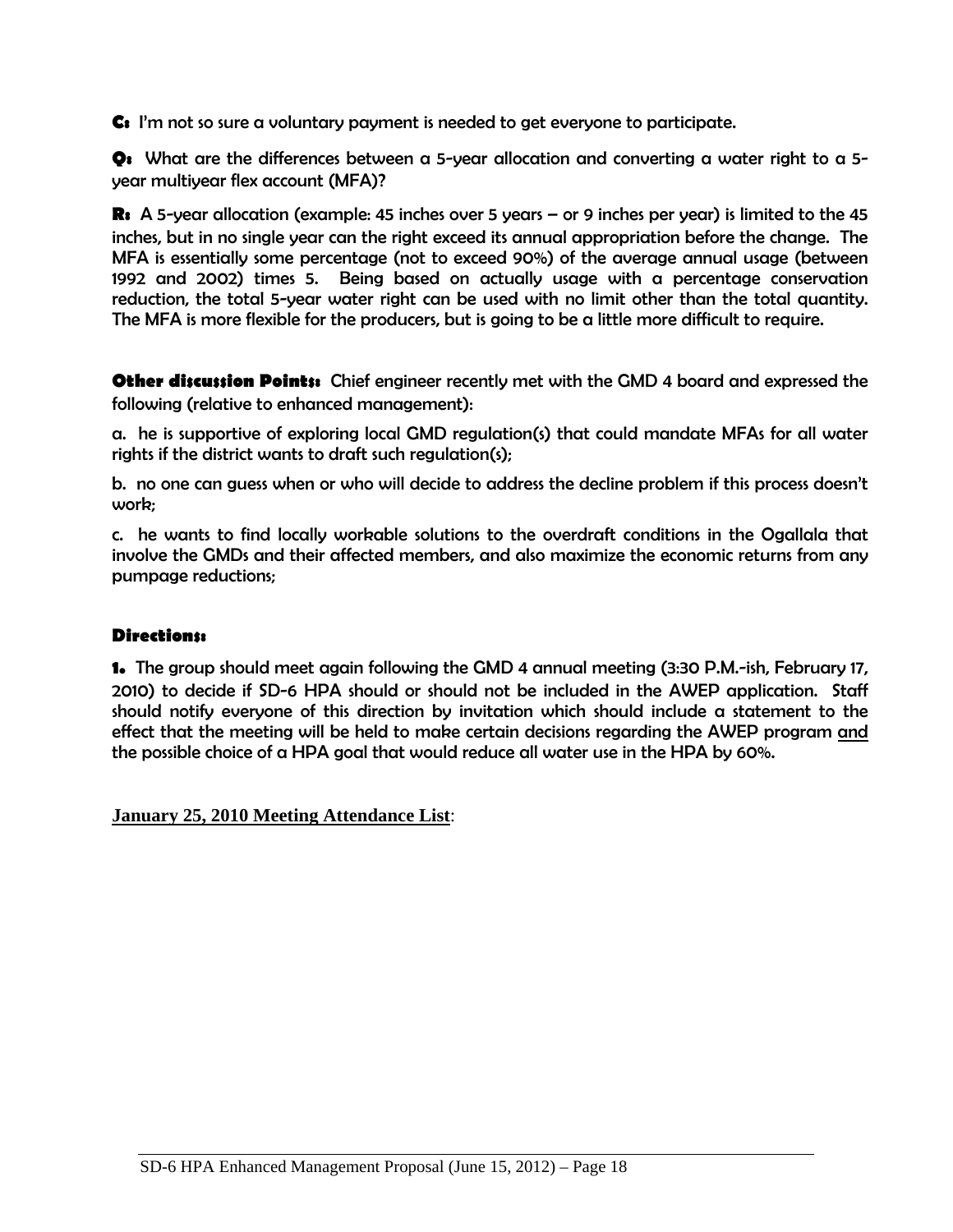$\int \tan 25$ , 2010 SD-6 HPA MTG Wayne Bossert Whma  $\frac{1}{k}$ ve Bè a Kil any aletism Cooper eu KN  $mass$ Howard, Ba Howld Musler Treu الهرا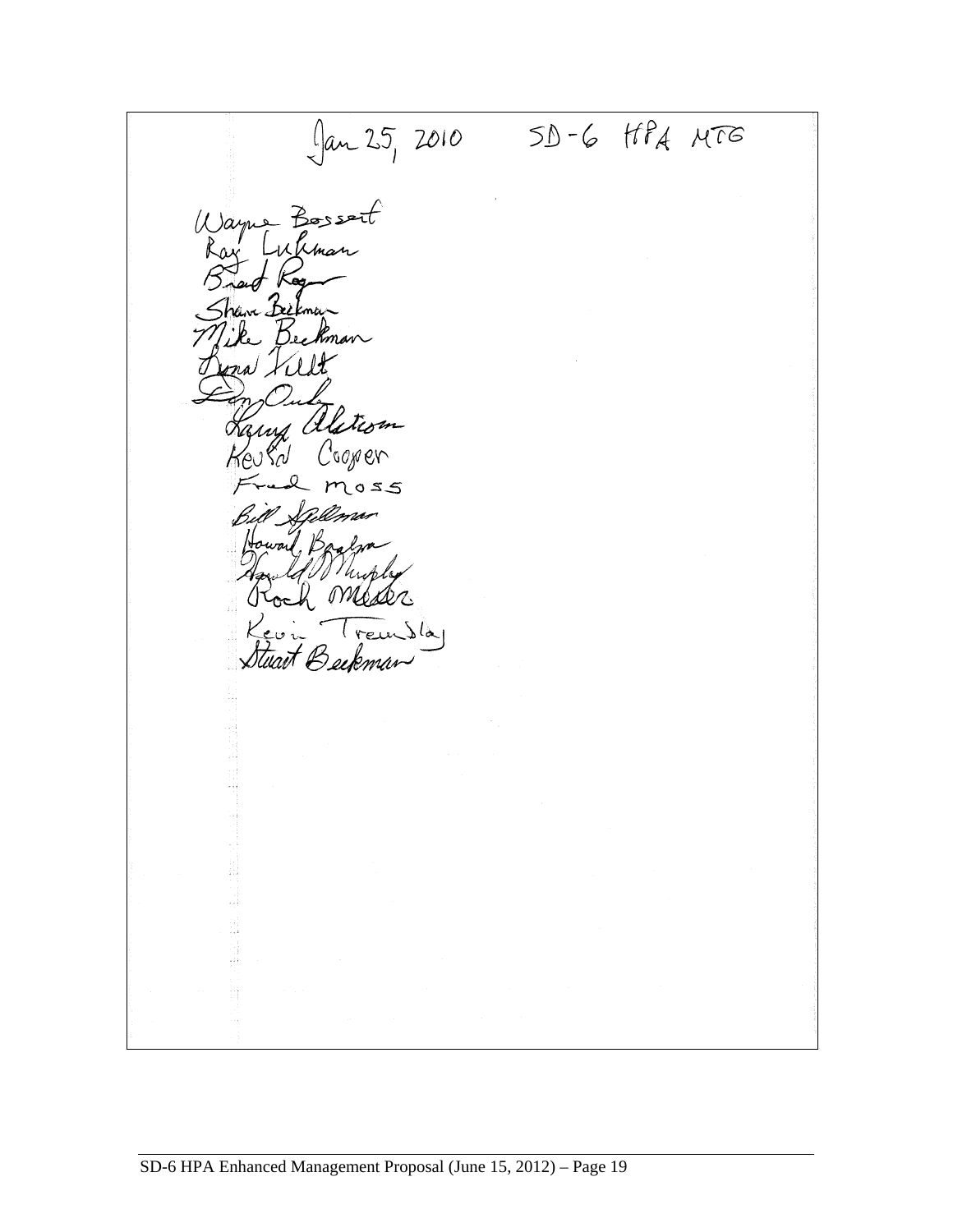**February 17, 2010 Meeting (5)** 

February 17, 2010 HPA Meeting for SD-6 – Page 1

# **Sheridan HPA SD-6 February 17, 2010 Participant Comments I, Questions (Q) and District Responses I**

The meeting began with an intro by Mitchell Baalman who indicated that there were two meeting items to discuss: 1) Participation in the developing AWEP proposal; and 2) continued discussion on the selection of a goal statement for the HPA.

**Q:** In regard to the AWEP proposal, why are we expecting a payment to stop irrigating when we have gained from it? Shouldn't we be solving these problems by ourselves?

**Q:** Are we trying to form some entity so that we can qualify for AWEP?

**R:** No. The entity (SD-6 HPA) was formed several years ago and AWEP has come along since that time.

**Q:** What if the federal funding does not get completed?

**R:** The GMD is working with DWR to conditionally forfeit water rights pending the final federal payment. DWR has already indicated agreement with the concept.

**Q:** Will the irrigated acres approved for conversion be ranked? By whom? How?

**R:** NRCS will be ranking producer applications, but we don't know on what specific basis. NRCS has indicated a willingness to accept recommendations from the GMD regarding ranking, but these would be recommendations only.

**C:** I believe we should agree to be included in the AWEP proposal. The opportunity could help the area achieve any goal that may be set.

**Q:** What is an IGUCA? How does it differ from other possible approaches of reaching a goal?

**R:** An IGUCA (Intensive Groundwater Use Control Area) is a formal approach to solving a water supply or water quality problem. It also allows the problem to be solved with other than priority administration actions. Once requested, the process is largely in the hands of the chief engineer – including the choice of any corrective control measures. There are other ways to solve a water supply problem without formally establishing an IGUCA. One such approach is a local GMD regulation implementing an allocation schedule - annual or multi-year.

**Q:** How can a potential goal statement be framed?

**R:** There are many ways to express or frame a goal statement. Examples are: 1) every water right reduces its current use by "X" percent; 2) Total HPA pumpage be reduced by "X" percent;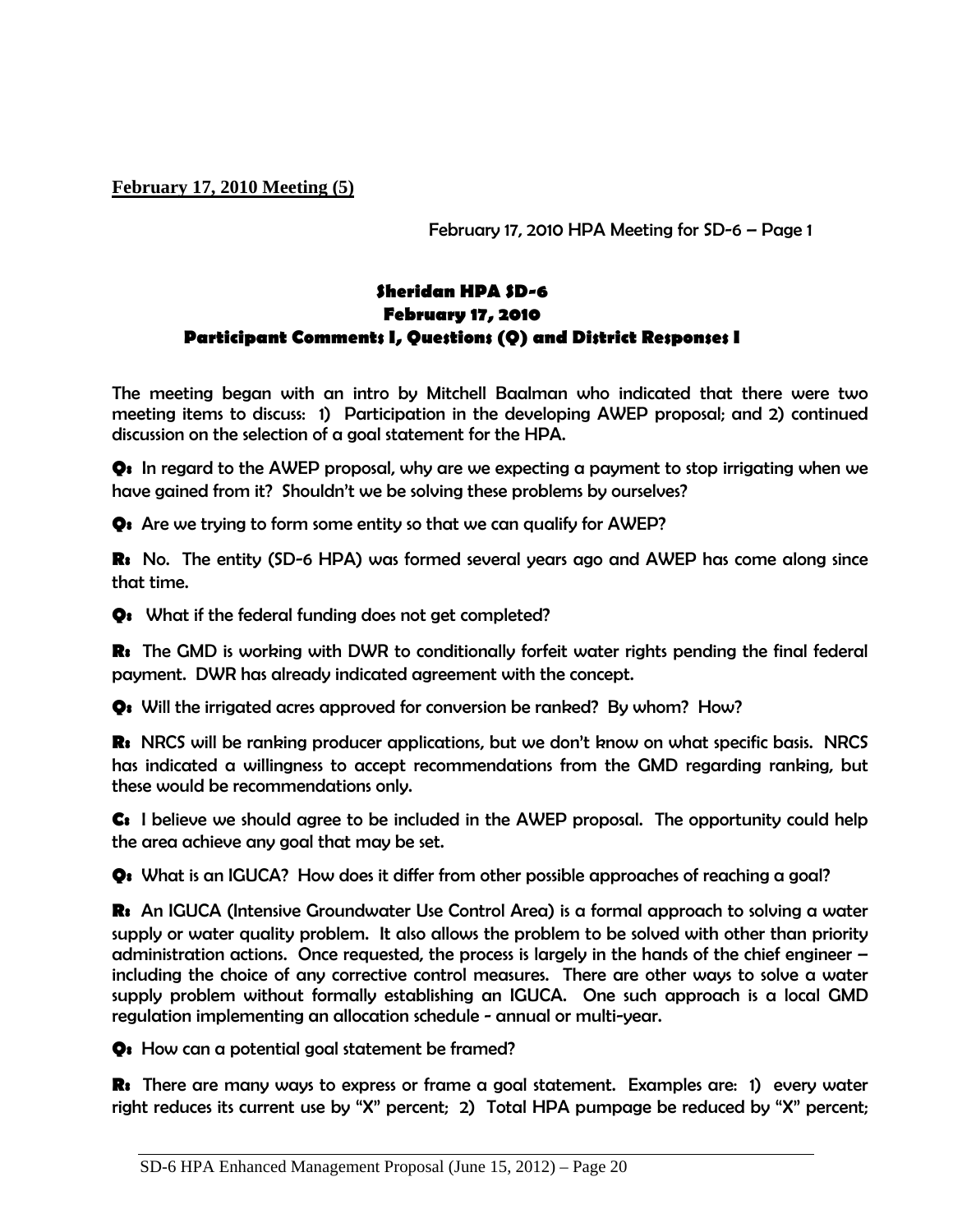3) the average decline rate be reduced by "X" percent; 4) the average HPA decline rate be reduced to 150% of the overall GMD average decline rate; 5) each water right be converted to its average acre-inches per acre use based on the past 10 years of reported use and reduced "X" percent if it exceeds a nominal 11 acre-inches per acre; 6) …

**C:** I think we should contact every water right owner and tenant with a ballot question to solicit their preference for one of three possible water right reduction levels restricting all water rights to: a) 13 acre-inches per acre; b) 11 acre-inches per acre; or c) 10 acre-inches per acre.

**C:** Things need to be simpler – there are too many alternatives being considered all at the same time.

# **Directions:**

**1.** GMD4 staff prepare a data set of a 25% reduction in total water use from current usage applied to all water rights in the HPA giving deference to those water rights that have already reduced their water use to below the HPA average of 14 inches per acre. This application is to be a trial run to look at both the quantity and method of reductions for further discussion. When completed, schedule another meeting to present it and discuss it further.

**February 17, 2010 Meeting Attendance List**: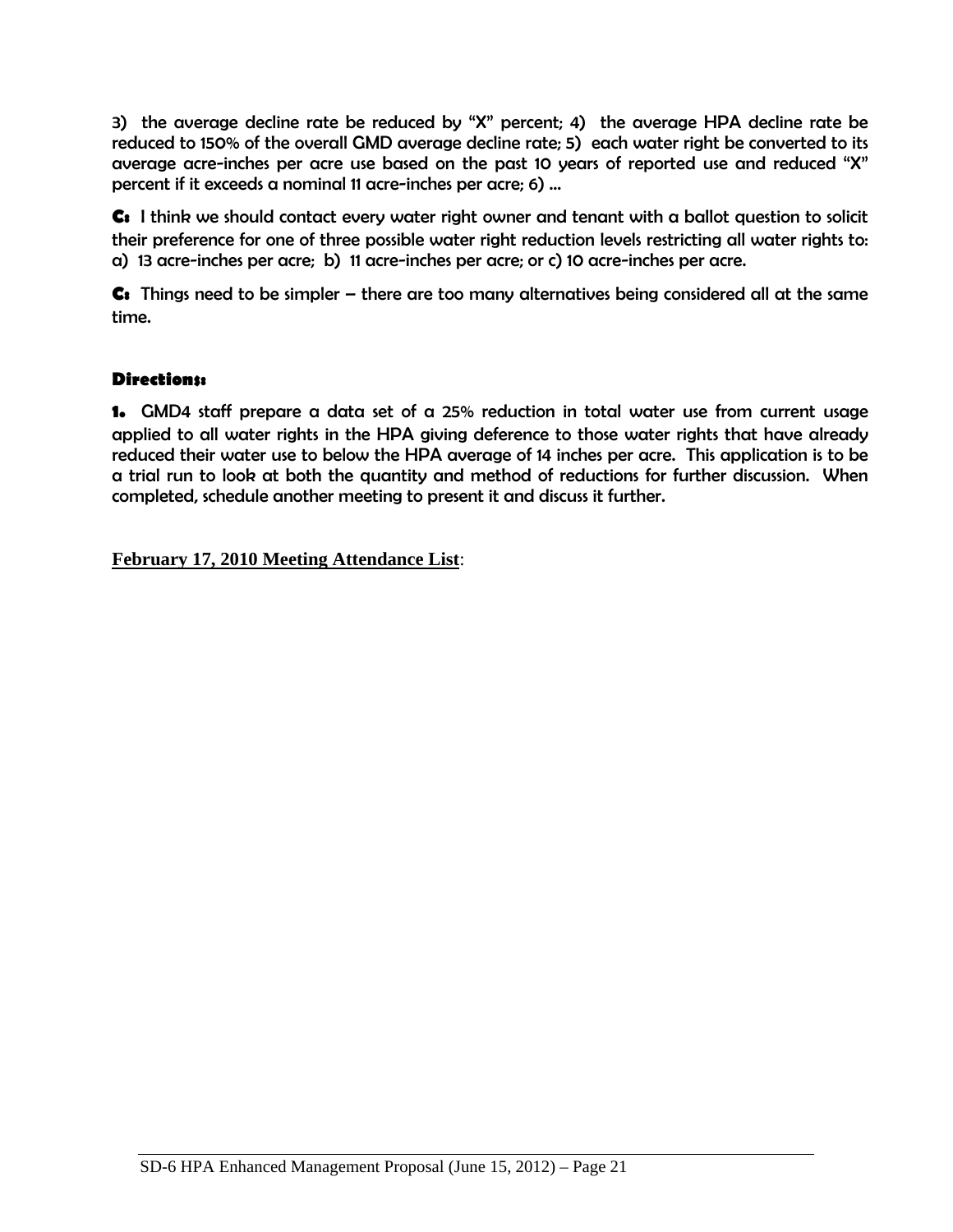$5D-6$ FEB 17, 2010 MEETING HOULE ELKS  $\log$ Mouch Ďи  $\mathcal{D}_{\boldsymbol{\sigma}\boldsymbol{\eta}}$  $\mathcal{L}_{\mathcal{O}}$ tt Foote Vvi Wayne Bosser<br>Ray Luhman<br>Brent Rogers  $\mathscr{C}_{\scriptscriptstyle{0}}$ Zukman Slvañ ny c rna B. Fildt 71  $\mathcal{C}$ ob $\mathcal{C}$ er Revin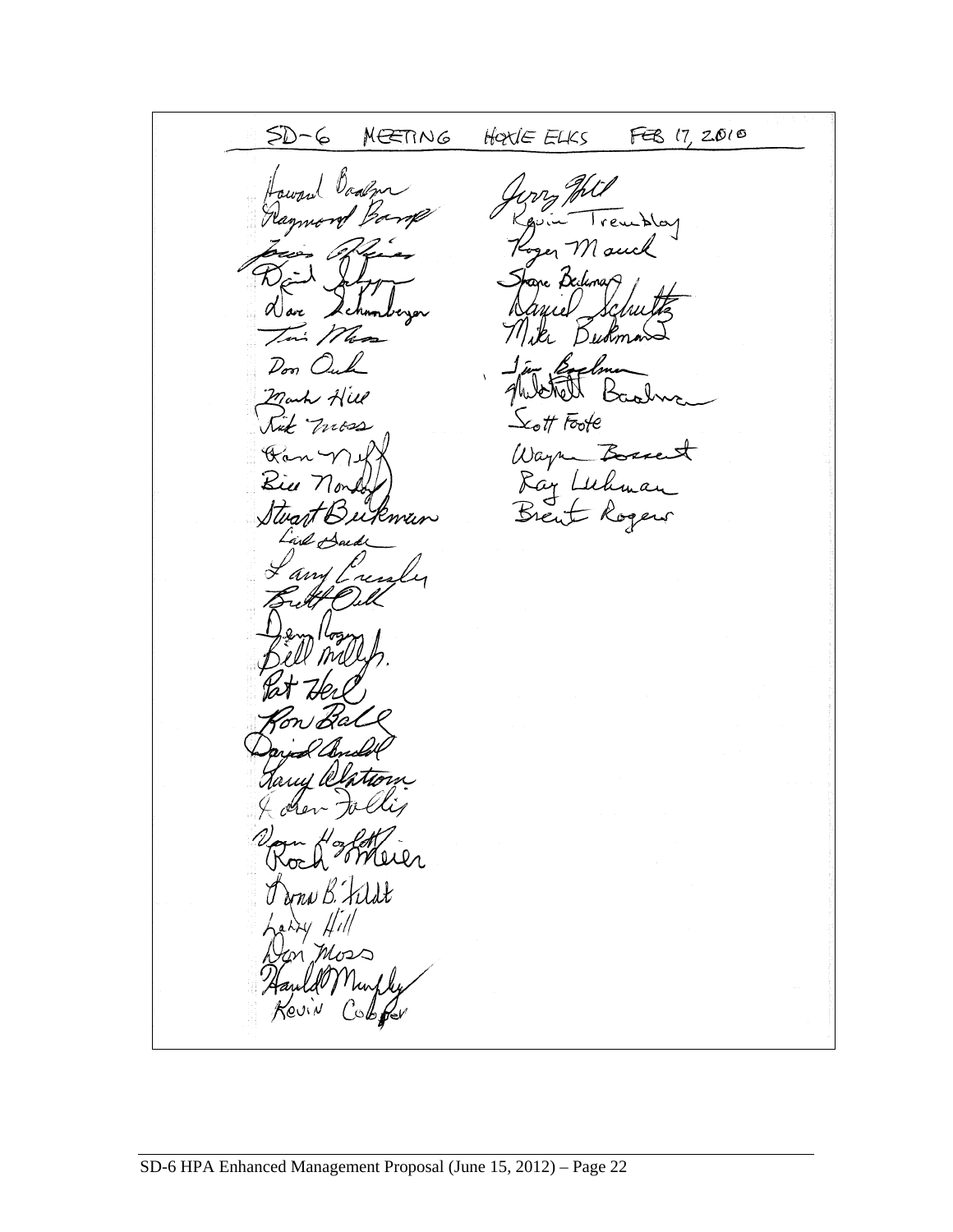**June 23, 2010 Meeting (6)**:

June 23, 2010 HPA Meeting for SD-6 – Page 1

# **Sheridan HPA SD-6 June 23, 2010 Participant Comments (C), Questions (Q) and District Responses (R)**

The meeting began with an intro by Mitchell Baalman who indicated that this entire effort is still a work in progress and that few decisions have been made. Mitch referred to the agenda which was included in the meeting notice and had 4 items. Mitch finally indicated that the meeting notice was dictated by he and Brent Rogers and was NOT the product of GMD 4 staff.

**C:** (RE the concepts listed in the meeting notice) Rights that increased their acres later in the data period being used should not have the added acres apply to their average acres.

**C:** (RE the concepts listed in the meeting notice) Current regulations still allows increases in pumpage.

**C:** The selection process for the HPAs is still being questioned by some.

**C:** Everyone district-wide should be reduced equally or nothing should be done. Did not feel that reducing use inside the HPA while others just outside did nothing is fair.

**Q:** How did the reductions come to be applied only to irrigation rights?

**R:** Original thinking was that the majority of non-irrigation rights were stockwatering rights where a significant amount of the local economy was being generated and where most of the irrigated corn was ending up.

**Q:** Is this process a takings?

**R:** No one knows yet, but the idea is to leave the water rights alone and through an order, restrict these rights based on the enhanced management program adopted – meaning a 3 or 5 year restriction.

From here the discussion turned to considering the 9 concept elements to re-assess if these were still the desire of the group or not.

#### **1) A mandated reduction of water usage in the HPA resulting in less total usage:**

Show of hands vote to continue developing this effort was in the affirmative – noting that not everyone raised their hand in the affirmative, but no one raised their hand in the negative.

#### **2) That all non-irrigation rights be exempted (for economic concerns):**

Following information that this concept is likely illegal, the consensus was to eliminate it from further discussion and development.

#### **3) A significant penalty be imposed for water use violations:**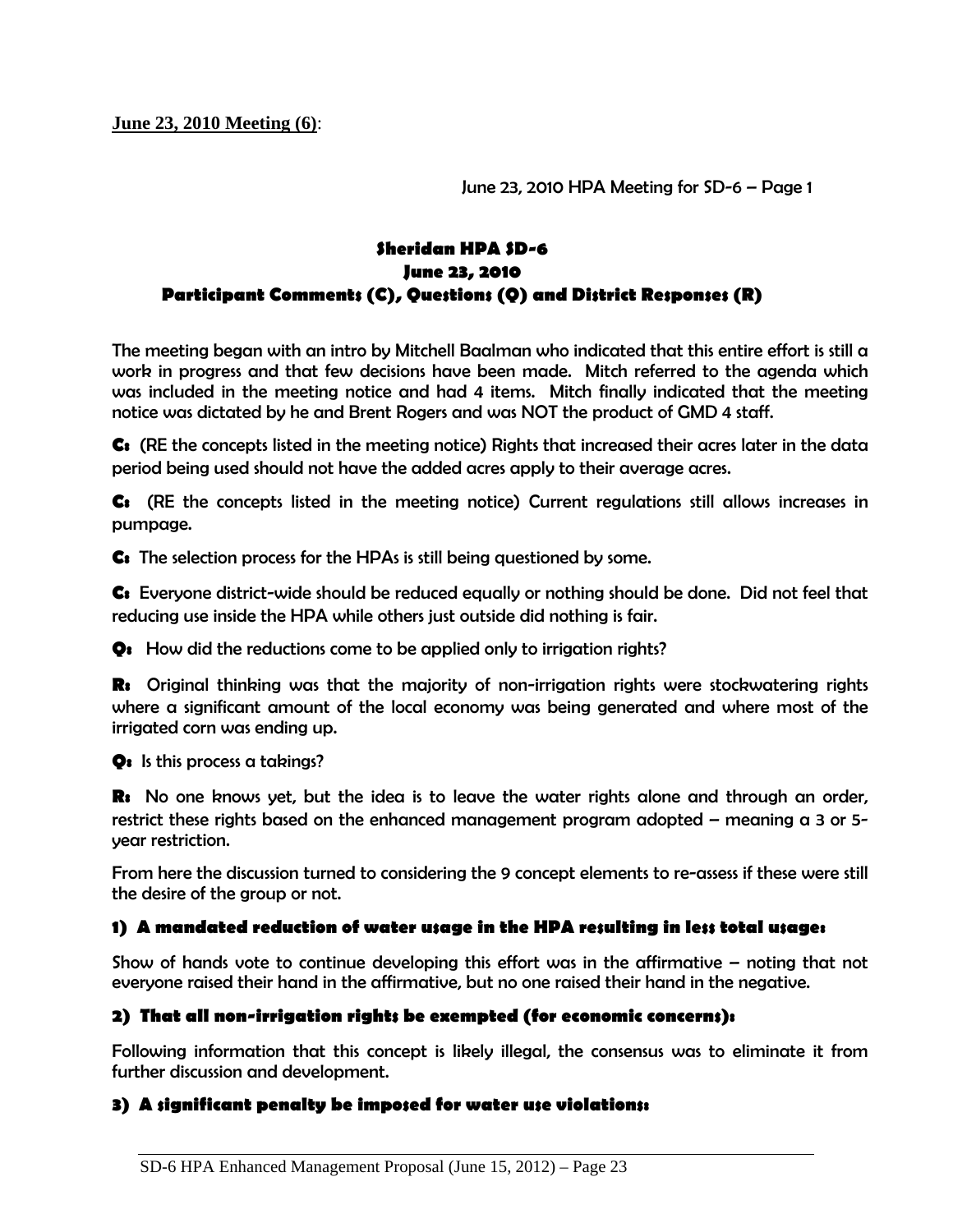Consensus was to retain the concept and develop specific procedure in the development of the HPA regulation if and when that time comes.

## **4) Subsequent impairment complaints be considered by DWR in the context of the enhanced management efforts ongoing;**

Consensus was to retain this concept

### **5) The regulation implementing these conditions be automatically sunsetted after the specific program period – to be locally amended or eliminated per stakeholder decision;**

Consensus to retain this concept

### **6) Individual water right priority be a non-factor;**

Much discussion but on a show of hands vote, 20 voted to retain this concept and 7 voted in the negative.

### **7) Water rights that have reduced their recent water use be reduced a lesser amount;**

Consensus was to retain this concept.

# **8) That an IGUCA approach (Intensive Groundwater Use Control Area) not be taken;**

Consensus was to continue developing a bottoms-up approach outside the IGUCA process until this is no longer an option.

### **9) That water rights already in a set-aside conservation program, or have not used water at all in the specific target years, not be penalized:**

Consensus was to retain this concept.

**C:** GMD 4 staff offered to meet with any group who wanted to catch up by going back to the beginning to cover again the introductory presentations.

**C:** GMD 4 staff stated that they have offered very little in the way of suggested goals and/or approaches. The role of GMD 4 in this process is to find a way to implement whatever the group decided should be their future goal(s) and approaches.

**C:** There needs to be a more **formal approach** to this process. Suggested a voting procedure – 1 water right, 1 vote.

**C:** Agreed that a voting process is needed for decisions, but felt there needed to be some input mechanism for those who cannot attend or are absentee – suggested a ballot be provided on all the issues.

**C:** Felt that there has been enough opportunity for anyone to get involved if they wanted to. Absentee landlords have been getting meeting notifications and have had ample opportunity to get with operators if they were interested or concerned.

This issue broke into many side discussions and comments – all of which were not able to be captured. There were clear differences of opinion on the issues of: 1) voting in meetings such as this one; 2) getting input from the remainder of the stakeholders who have not been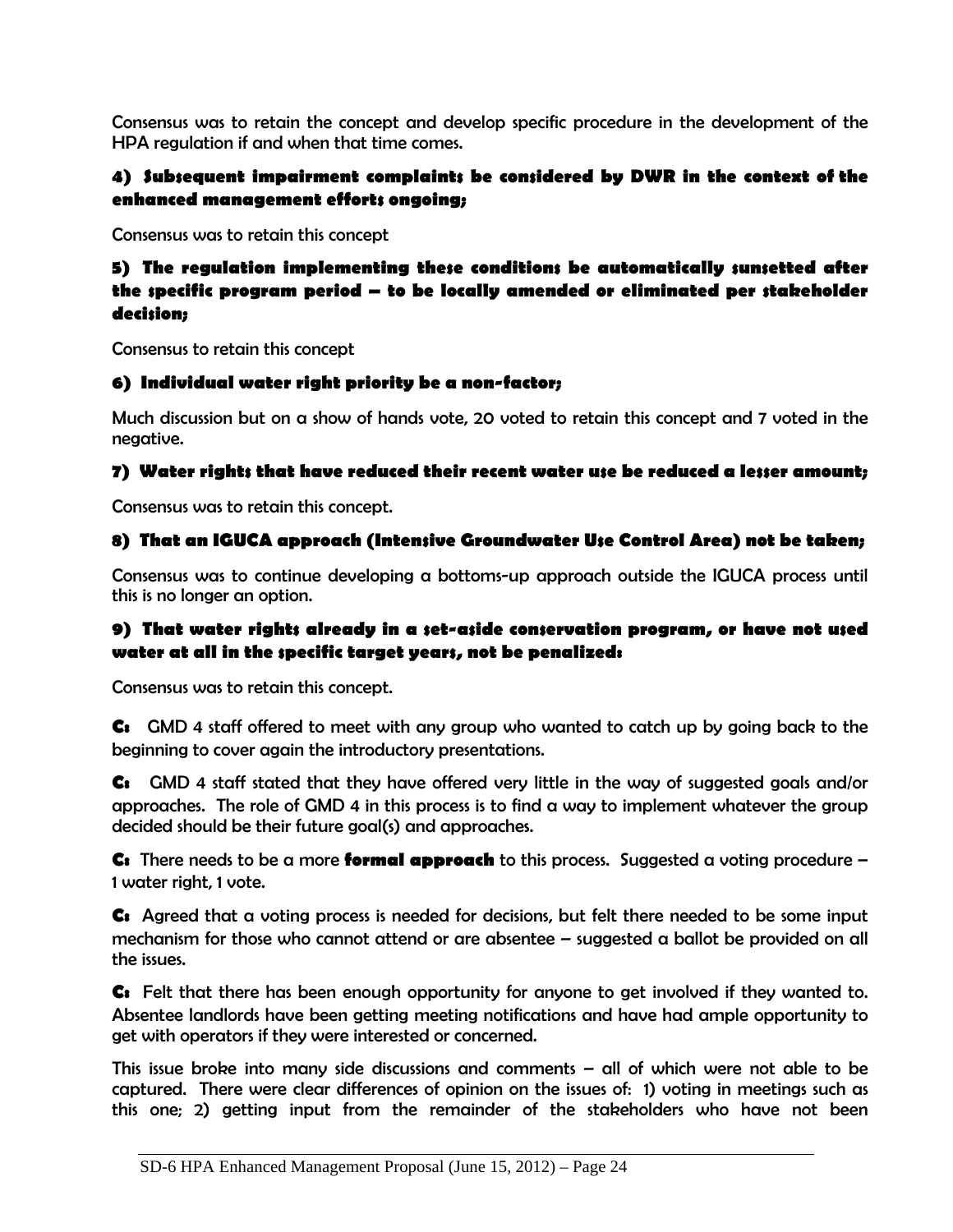participating; and whether the additional input should be formal (by voting ballot) or informal (by questionnaire or survey). There were also comments concerning who should be receiving the ballots/surveys.

GMD 4 staff suggested a more formal informal process might include a process where the final recommendations to the board be made in the form of a petition requiring a set number of signatures. It could also be argued that the required public hearings for the management program, any regulations done for this effort, and the added public hearing for the final recommendations, constitutes enough of a formal process. GMD 4 staff also indicated that the group could organize however they wanted to and get as formal as they wanted to. It is not certain that any consensus was reached on this concept.

**C:** GMD 4 staff spoke about the future steps involved and presented them in the hopes they would better clarify the process and pitfalls ahead and give everyone a wider perspective of the process – and showing how several of the most important concepts are being incorporated.

**C:** The idea of a fund-driven program was suggested again. Basically any exceedance of the designated multi-year allocation would command a payment into a special fund that would then be used to retire water use to eventually achieve the goal.

### **Directions to DWR or GMD 4:**

**1.** None

 $\overline{a}$ 

### **June 23, 2010 Meeting Attendance List**: 4

<sup>&</sup>lt;sup>4</sup> Attendance sheet failed to get dated. GMD4 staff printed a few of the names whose signatures were not legible.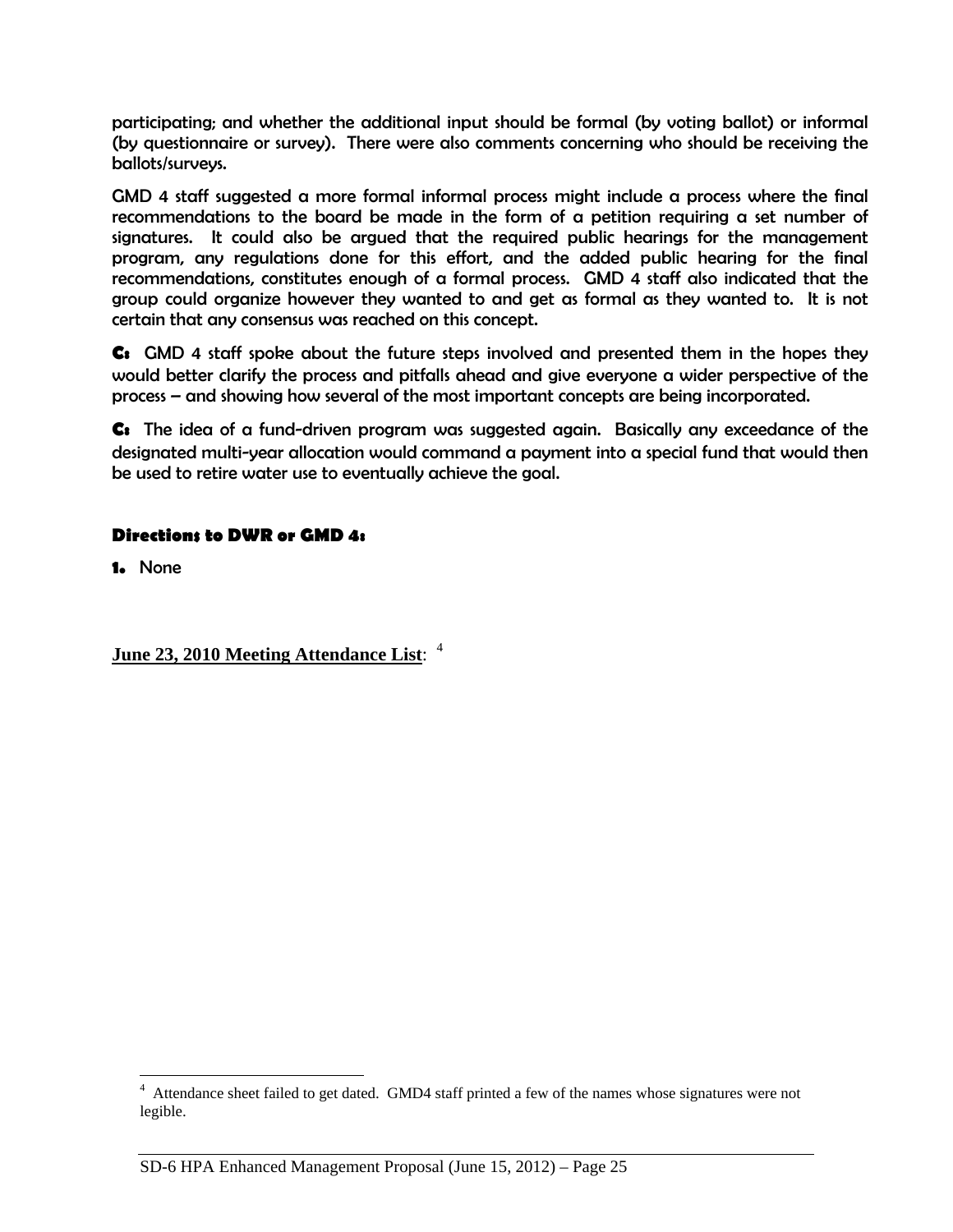$NAME$ Kon Ball Iarne  $\mathcal{B}$ d Michael Forsch لمت KellY Schi Chris Bange Richard Harn Bill Spilmar AYTON<br>BILLIPS Bilm bhly e moss  $\bigstar$ **STALLINGS** Meier hap LEGNA DAPRELL FELDT ALLEN  $FELD$ ALBERS  $MfE_{H}$ BARLMAN Shane Beckmar Rass eeKmn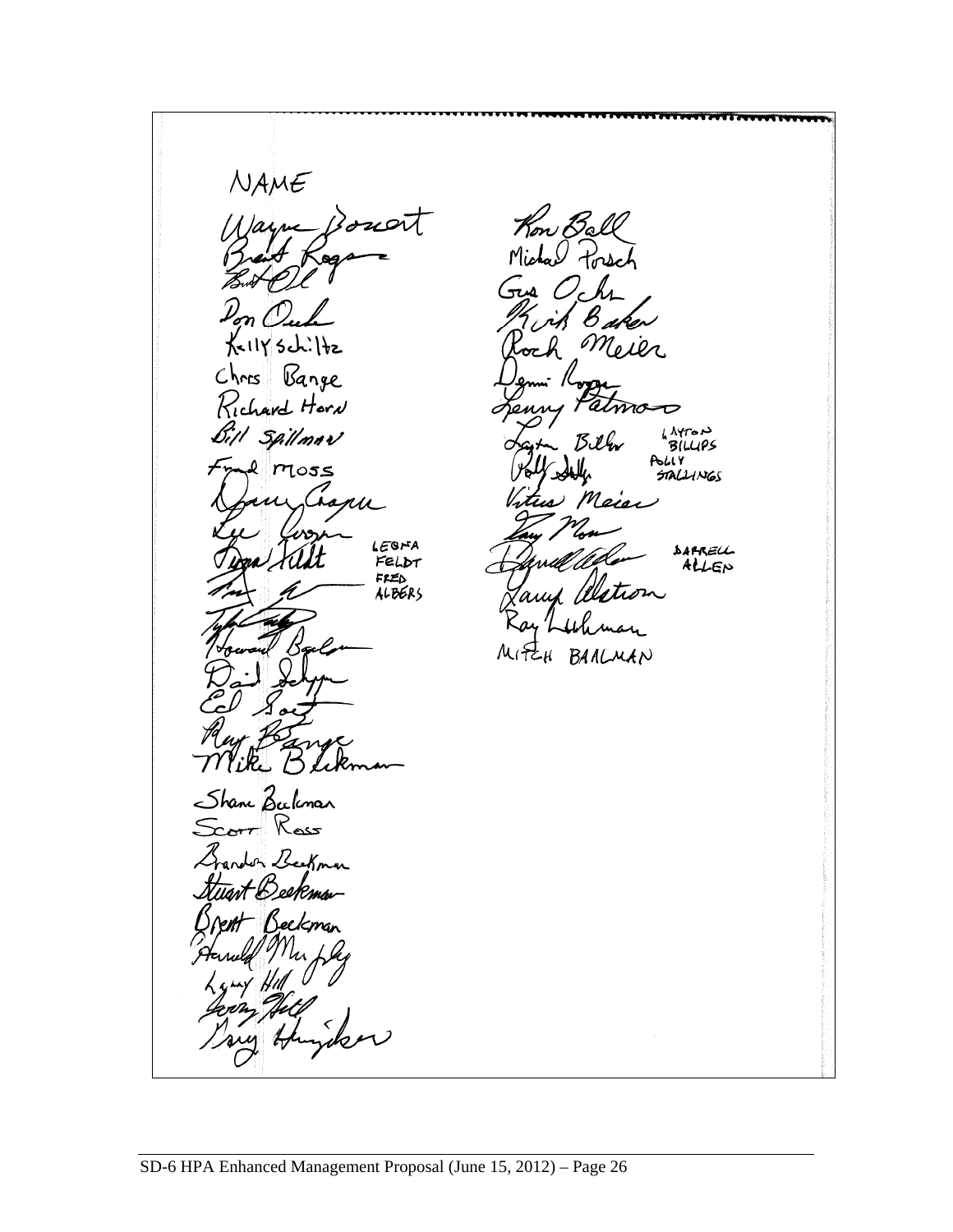### **December 16, 2010 Meeting (7 - Joint Stakeholders and DWR meeting)**:

No notes or attendance list available. The basic agenda of this meeting was to propose a modified IGUCA approach that was designed to be more attentive to local desires.

### **January 5, 2011 Meeting (8 - Initial working subcommittee meeting)**:

No notes available.

#### **January 5, 2011 Meeting Attendance List**:

Wayne Bossert; Ray Luhman; Mitch Baalman; Brent Rogers; Stu Beckman; Jerry Hill; Lenny Patmon; Roch Meier; Brett Oelke; Bill Herl; and Dennis Rogers.

#### **January 11, 2011 Meeting (9 - second working subcommittee meeting)**:

No notes available.

 $\overline{a}$ 

#### **January 11, 2011 Meeting Attendance List**:

Wayne Bossert; Ray Luhman; Mitch Baalman; Brent Rogers; Stu Beckman; Jerry Hill; Lenny Patmon; Roch Meier; and Brett Oelke.

#### **January 19, 2011 Meeting (10)**:

No official notes were recorded from this meeting but on the GMD 4 copy of the Draft 3 discussion document, manager Wayne Bossert recorded four items: 1) "more local control of committee choice"; 2) "Vote for Flexibility: all for; 1 opposed"; 3) "move forward as proposed: all for; 1 opposed'; and 4) "strong consensus".

Item 1) was in response to discussions regarding the chief engineer appointing the members of the SD-6 review committee. The consensus was to provide more local direction of who these committee members would be. This direction shows up in the latest draft proposal.

Item 2) was a "show of hands" (informal vote) on the issue of providing or not providing flexibility in moving around the allocation inches within the HPA.

<sup>5</sup> List captured from summary of SD-6 meeting activity contained in **Northwest Kansas Groundwater Management District No. 4 Enhanced Management Process Report** (filename: GMD4 Enhanced Management Process.doc). This list represents the complete Working Committee as organized by the stakeholders.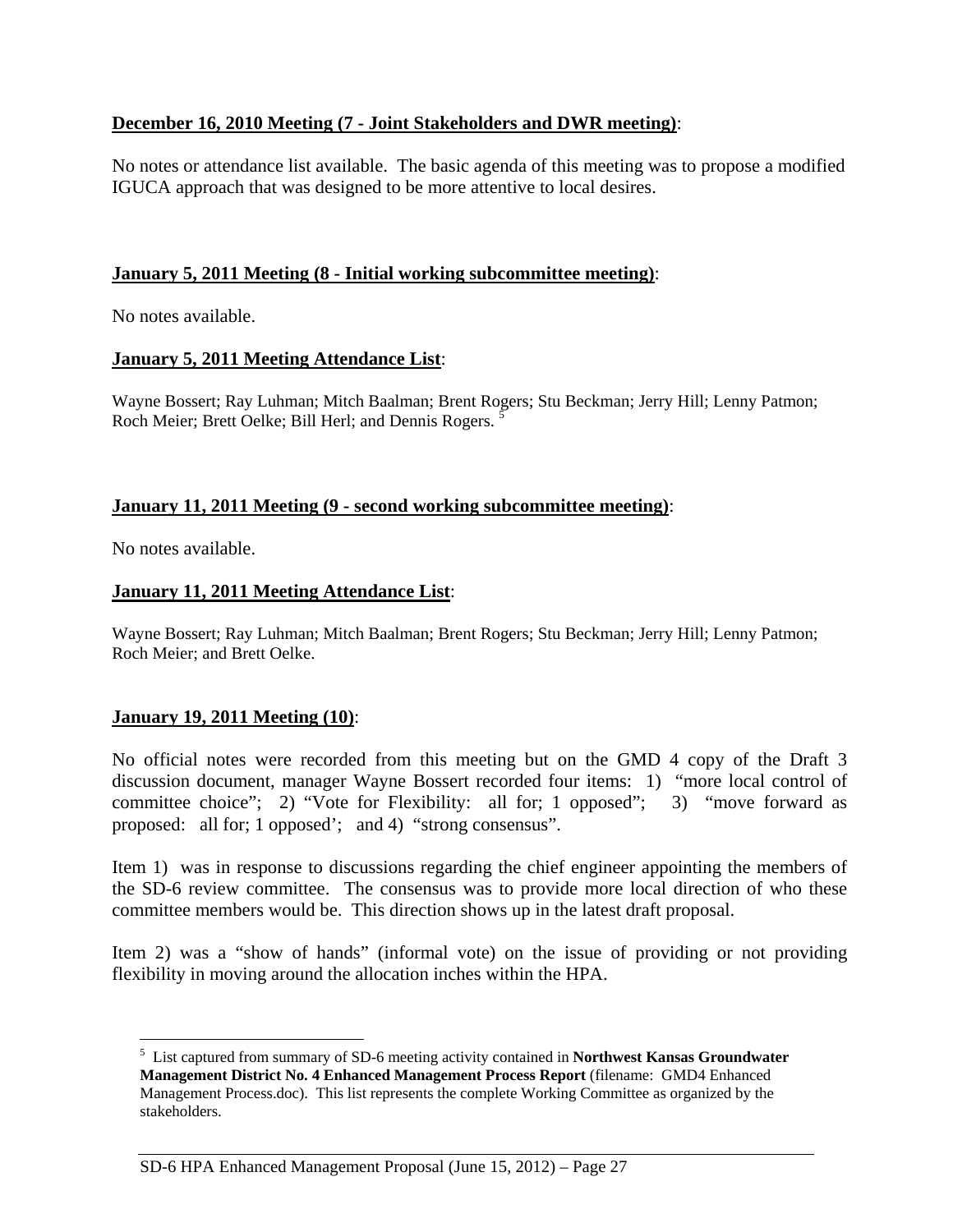Item 3) was a "show of hands" (informal vote) of where the group stood on moving forward or not.

Item 4) was manager Wayne Bossert's comment regarding the fact that one hand raised in opposition to the flexibility and the continuation of the proposal was a strong consensus for both issues.

#### **January 19, 2011 Meeting Attendance List**: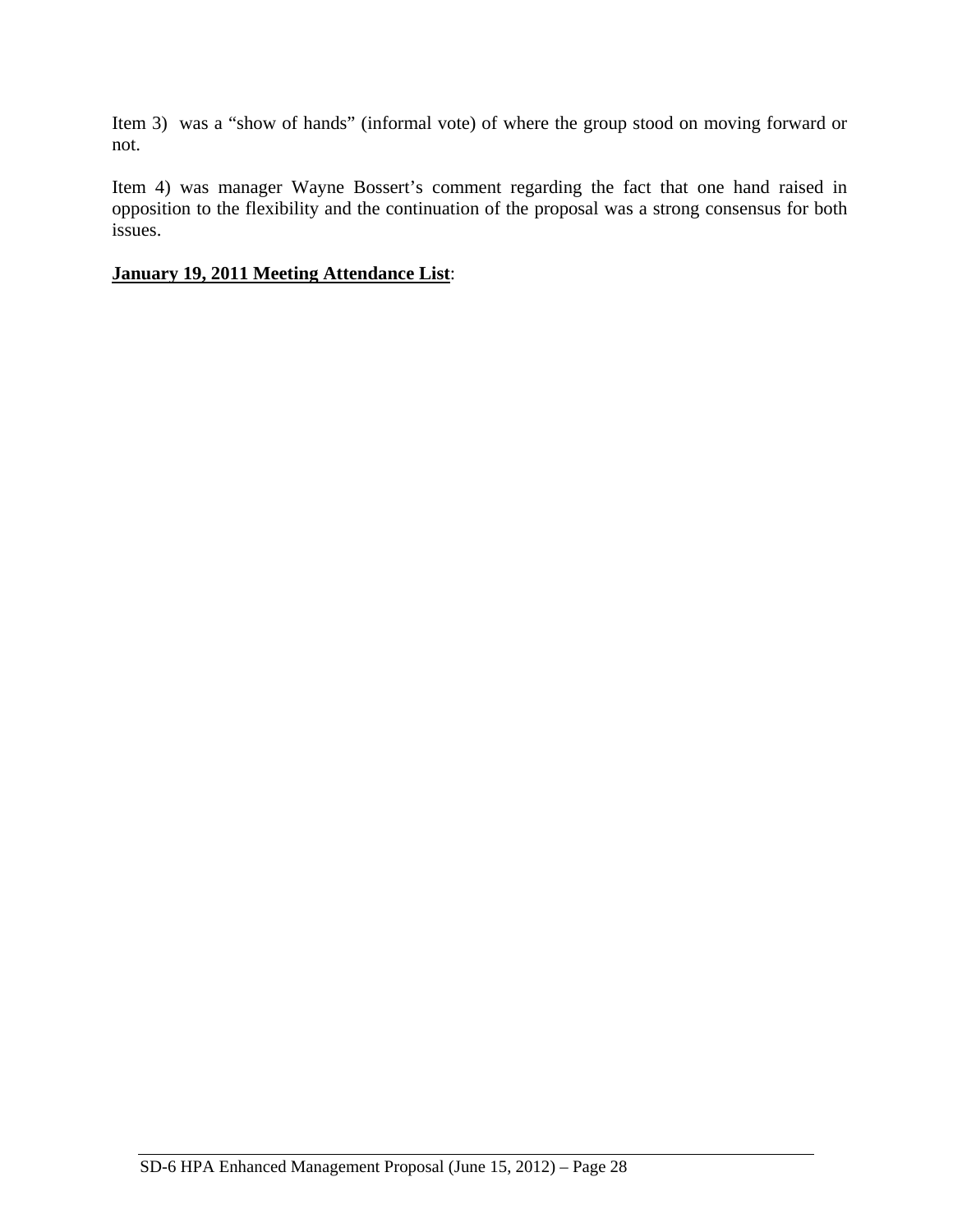SDE MTG Hoyie Elfs Jan 19, 2011 There of Amy Seegmille  $^{\prime}$  mall art Beckman  $g(h)$  /  $h$  e re Beckma Mike Bulena  $S_{EAlocK}$  $E \subseteq$  $30<sup>o</sup>$ Syllen um mauca Jooper Saede, Houm! Day TTreubloy  $\kappa_1$  H Mark Hill<br>Fred Albers<br>Lenny Ratmon 36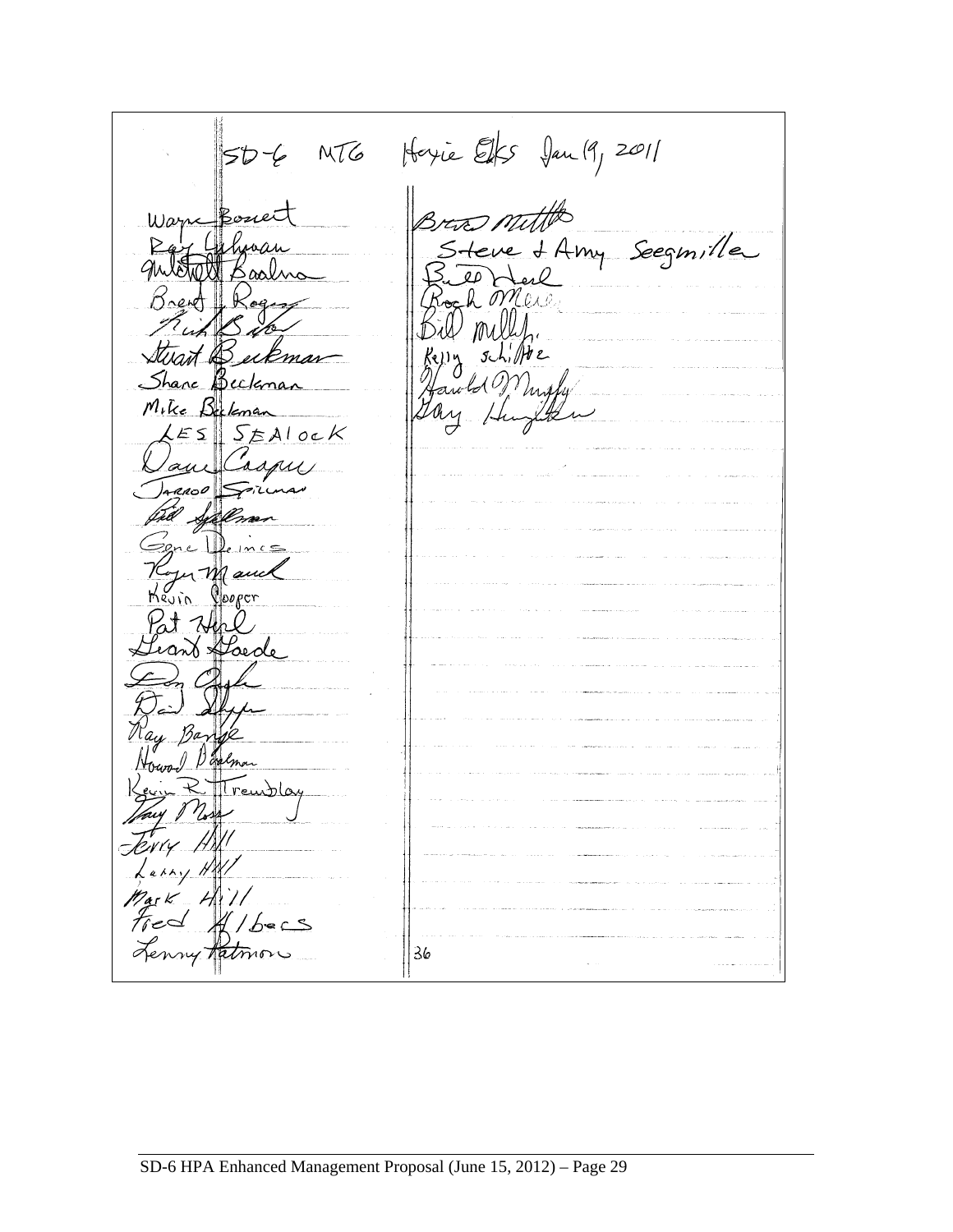# **May 25, 2011 Meeting: (11):**

No meeting notes available.

# **May 25, 2011 Meeting Attendance List**:

 $SD6MT6$   $5/25/2011$ Scott Foote Wa BRENT ROGERS Merez LEONA FELDT Semiller Sance Sagnill mos <sup>2</sup>ee kman Kon Ball Bat Berty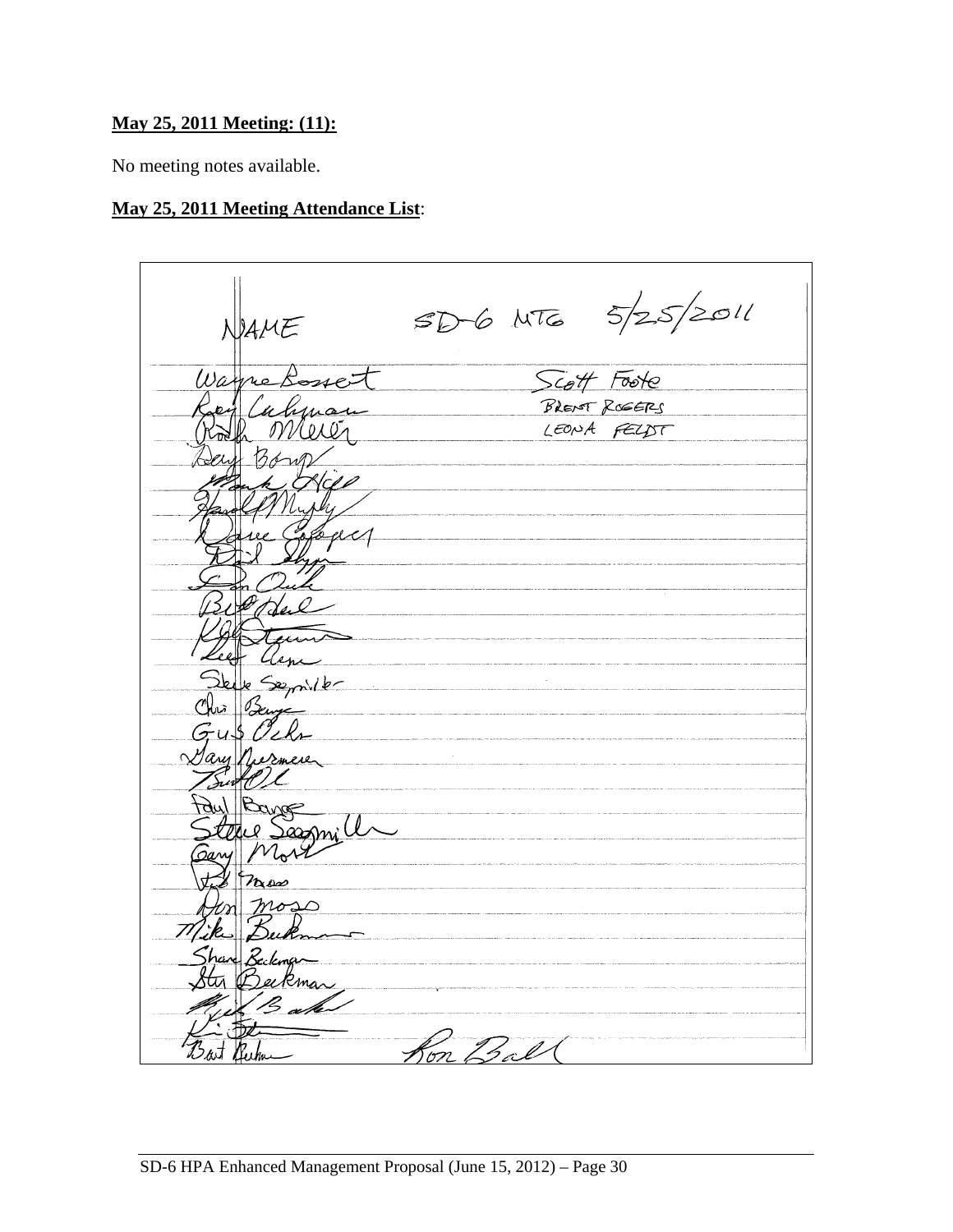#### **March 28, 2012 Meeting: (12):**

No notes or attendance list available.

#### **May 9, 2012 Meeting: (13):**

May 9, 2012 HPA Meeting for SD-6 – Page 1

### **Sheridan HPA SD-6 May 9, 2012 Meeting Notes**

The meeting was started in the Hoxie Elks Lodge at 8:00 AM, May 9, 2012. Wayne Bossert began by covering the agenda and what needed to happen IF the process was to go forward. Also to be covered, following discussion of all provided comments, was the latest draft of the proposal as it was drafted following the May 25, 2011 meeting - plus three items included by GMD 4 staff for consideration. The May 25, 2011 draft had been included in the mailing notice and copies were made available.

The first issue was the process to assign, contest and settle on the eligible acres - the heart of the allocation proposal. Ray Luhman began by covering the previous process based on the reported acres in 2007-2009 inclusive. While this was done in 2011, the 2010 reported acres irrigated were not available. He then suggested that for the final proposal the 2010 reported acres (now available) could be included if desired. Ray also suggested some small changes to the procedure that had been approved earlier and on which the 2010 eligible acre dry-run process was done. The suggested process would be:

If 2010 reported irrigated acres are equal to the 2007-2009 (inclusive) acres, the 2010 reported acres will be designated;

If 2010 reported irrigated acres do not equal 2007-2009 acres, the highest reported acres that can be reconciled with the GMD 4 acquired aerial photography and the water right file information will be used;

If the 2010 irrigated acres do not equal 2007-2009 acres and the highest reported acres cannot be reconciled with aerial photography and the water right information, the highest acres that can be supported by the photography and water right information will be used and a note to this effect will be attached.

In every case, the designated eligible acres will be provided to each water right owner with an opportunity to question or contest the acres with staff, and if staff's decision is not acceptable, with the board of directors.

The consensus of the group was that the suggested changes were acceptable and should be included in the proposal.

The public comments offered were next discussed in the order provided: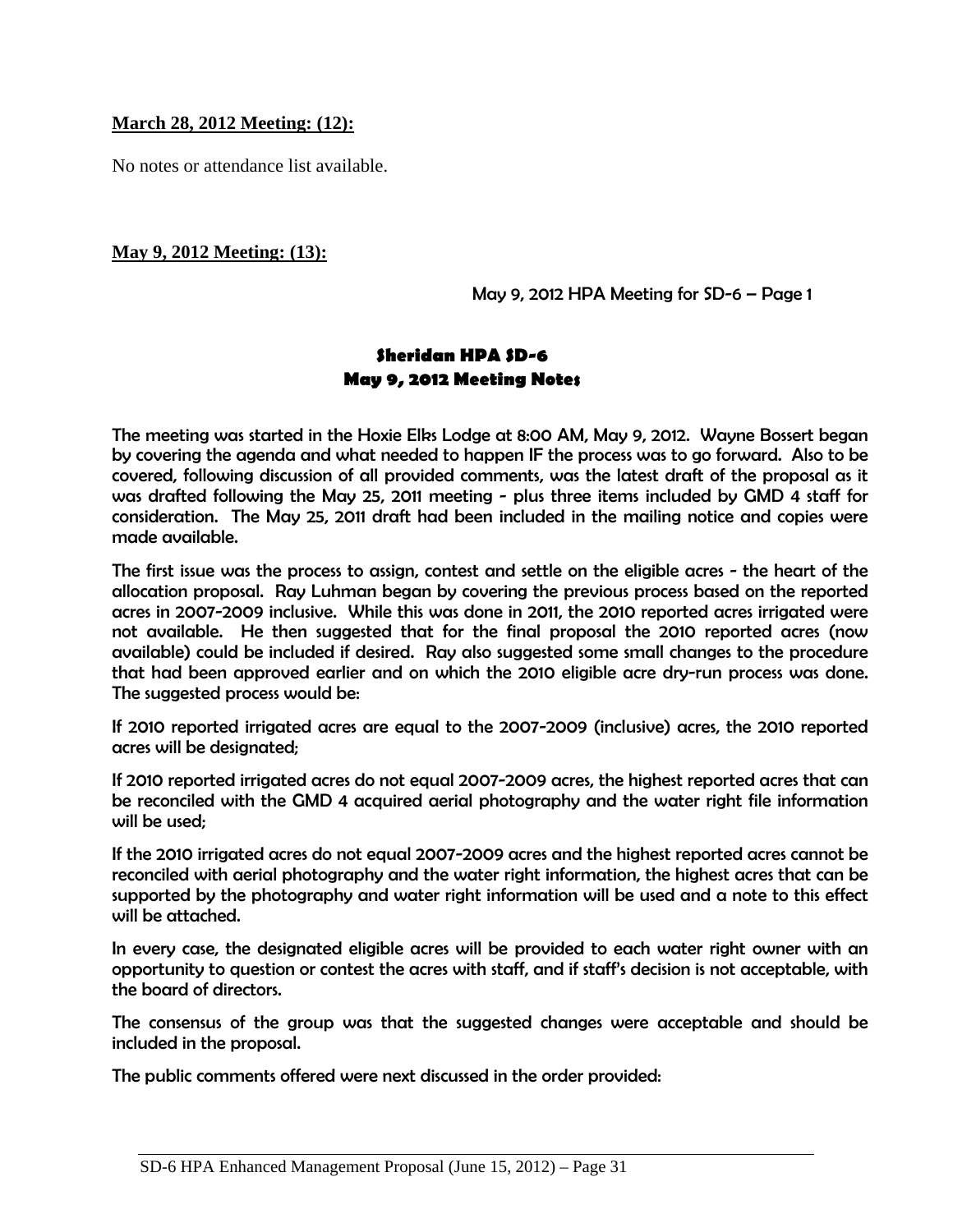#### 1) From Kevin Wark: *The stockwatering rights should have to take a real water use reduction* like the irrigation water rights.

In discussion the reason for the current handling of these water rights was covered again and the issue was opened up for further discussion. A question was asked about the 11-inch per acre allocation proposed for irrigation - where did this number come from and is it still discussable? Staff explained where it came from and that it was still discussable. In the end, the group consensus was: 1) the economic impacts remained important enough to retain the proposal for stockwatering as it is; and 2) the 11-inch per acre allocation was correct and should remain in the proposal.

2) From Mike Beckman: The priority system should be applied in any approved allocation scheme - even if it results in just an inch or two additional water for the senior water rights.

May 9, 2012 HPA Meeting for SD-6 – Page 2

Staff explained again why the share-the-pain philosophy was opted for rather than a priority based approach. Staff offered for discussion a process whereby the priority system could be done, but advised that the total pumpage level for the 5-year period would remain the same, so any additional allocations to senior rights would be at the expense of junior rights. The basis of the priority approach would have the stakeholders determining the median allocation level, and the minimum and maximum levels. The median allocation would be assigned to the median water right file with the most senior right being assigned the maximum allocation level and the most junior right getting the minimum level. Each water right along the scale would get an equal step allocation. All allocations would be converted to total acrefeet for the LEMA period. The further the minimum and maximum allocation choices were from the median value, the more water would be cut from the juniors and dedicated to the seniors.

Following questions and discussion, the consensus was to leave the approach alone, and the allocation level at 11-inches per eligible acre.

3) From Harold Murphy: Had three items initially, but based on private discussions before this meeting, the first two issues were withdrawn. His remaining comment was: The consequences of the state permitting of water usage by the oil drilling industry and the possible selling of water by water right holders could greatly affect the end result of whether the depletion objective is met. In his opinion, these oil and gas exempt water rights should be handled in the proposal.

In discussion, the issues were: 1) how many exempt water rights might be expected?; and 2) what hydrologic impacts to the HPA might they have? While it is theoretically true that the nondomestic exempt water rights would negatively affect whatever total pumpage value is ultimately set, it was the consensus of the group that the oil and gas exempt water use would not likely be significant in the initial 2013-2017 LEMA period, and if it did become so, this issue could be dealt with in the annual reviews and the more formal ending review. There was no support for addressing domestic water rights in this proposal in any fashion different than what is currently in place.

4) From Archie Moss: The boundaries are not correct - should be the entire GMD; SD-6 should go forward ONLY if TH-5 and SH-1 develop proposals within the next 2-3 years. If they don't, the SD-6 proposal should cease; There needs to be a formal voting process developed - suggested that each water right get one vote; and the water right priority system should be followed more.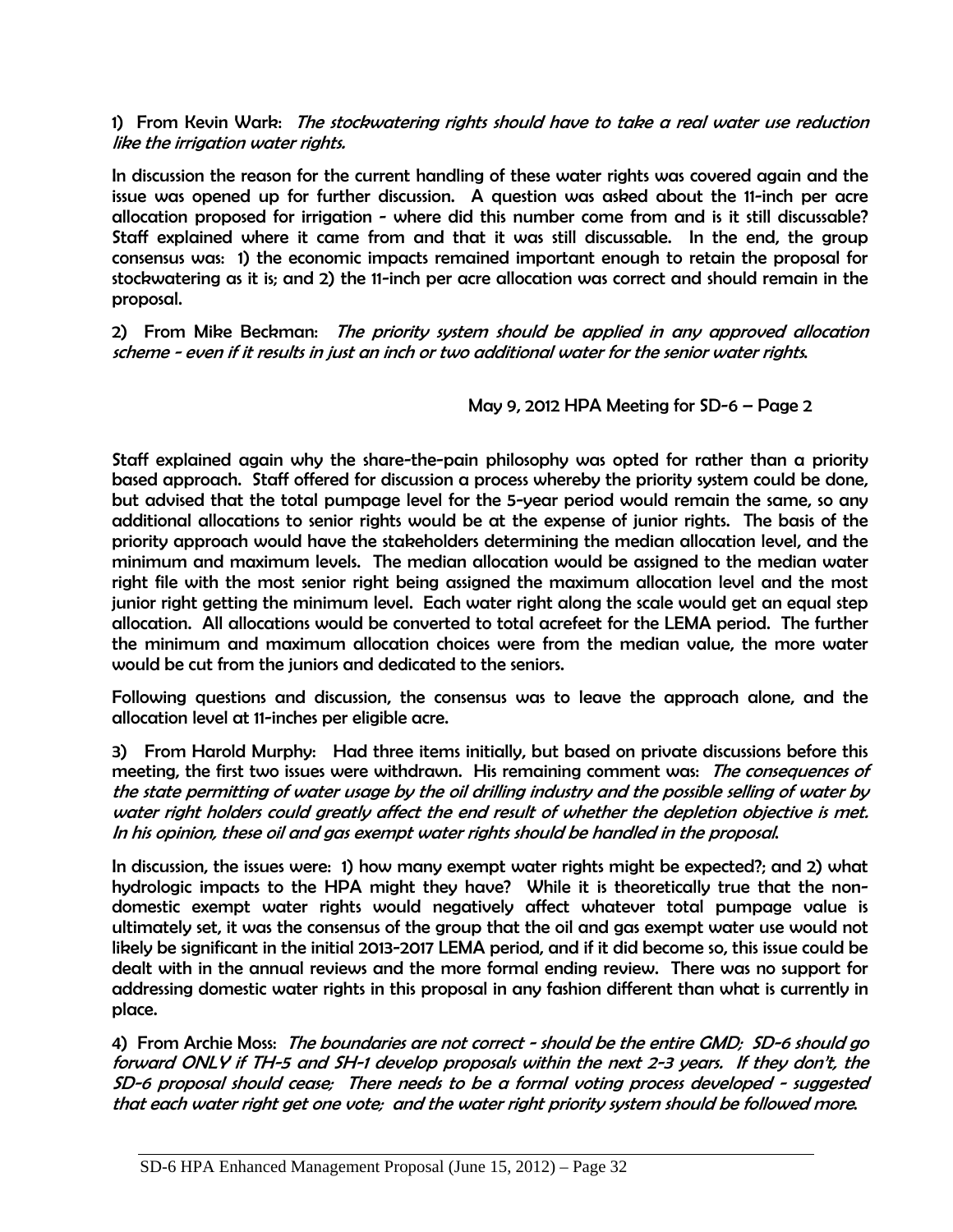As with the other comments, the original mind-set for each of these decisions was covered. There was considerable discussion on the voting issue. When completed, the consensus was to leave the proposal unchanged.

The three new items were discussed next. They were:

1) Exempt water rights - should they be ignored or included? This issue had already been settled in the above discussion, so there was no direction at this time to include it into the proposal.

2) Multi-year Flex Account (MYFA) conversion process - should such a conversion be ignored or included? GMD 4 staff commented on the benefits of including such a procedure and stated that it had no downside. Staff suggested that every water right be given the opportunity to enroll into a MYFA on or before October 1, 2013 provided the MYFA period starts in 2013 and runs concurrently with the LEMA period. This would allow any MYFA right to exceed its annual quantity in any year as long as the 5-year MYFA quantity (which may be equal to or less than the LEMA allocation) is not exceeded. The consensus was to include this authority into the proposal as proposed by GMD 4 staff.

May 9, 2012 HPA Meeting for SD-6 – Page 3

3) AWEP synchronization - should water rights going into or coming out of AWEP during the LEMA term be handled or ignored? GMD 4 staff also proposed that the AWEP program be considered in order to better control the desired pumpage limits. The concern was that a water right could use or market its entire allocation in the first few years of its 5-year period, then enroll into AWEP. Staff suggested that any enrollment into AWEP during the LEMA period would require the allocation balance upon enrollment to become zero. The consensus of the group was to include such an element into the proposal.

Staff also suggested that any water right coming out of AWEP during the LEMA period should receive only an allocation for each eligible acre based only on the remaining years of the current LEMA period. The consensus was to include this requirement into the proposal as well.

The floor was then opened up for any further discussion or comment. It was the consensus of the group that the proposal as modified during the meeting be written up and presented to the GMD 4 board for adoption and subsequent submission to the chief engineer on their behalves. While few of the consensus decisions recorded during this meeting were unanimous, this record is deemed to reflect the majority consensus of the participants.

**May 9, 2012 Meeting Attendance List**: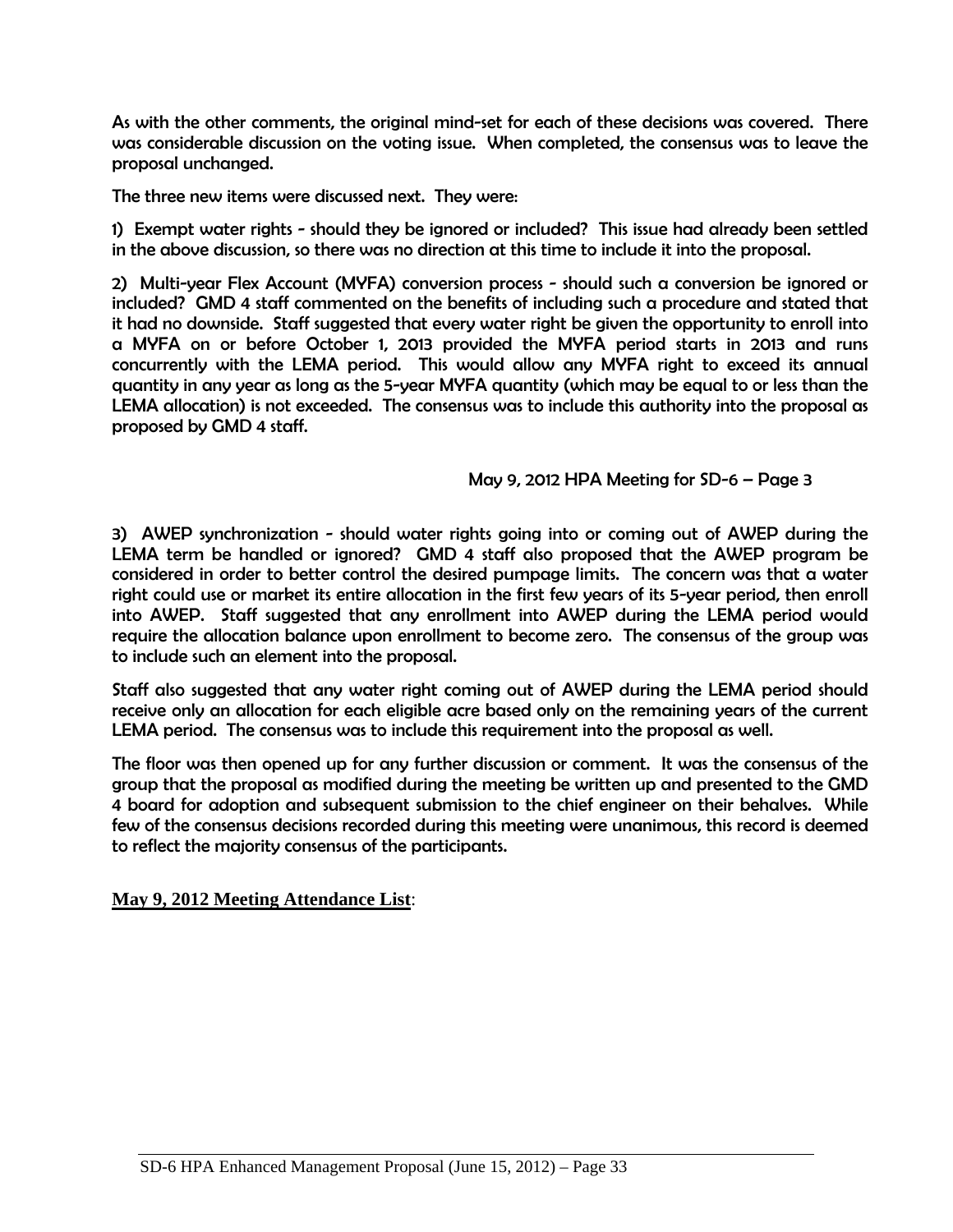Sign-in sheet - SD-6 MTG<br>May 9, 2012 Hoxie<br>MyNE BOSIERT CUHMANS UHMAN<br>qme Seegmiller<br>garet Seegmiller )<br>(1 Howard Bandon Mott as<br>Meier  $35ch.$ uart Bei ו פי<br>טנגרי בש Rick nuos Lal Aude Daryl allen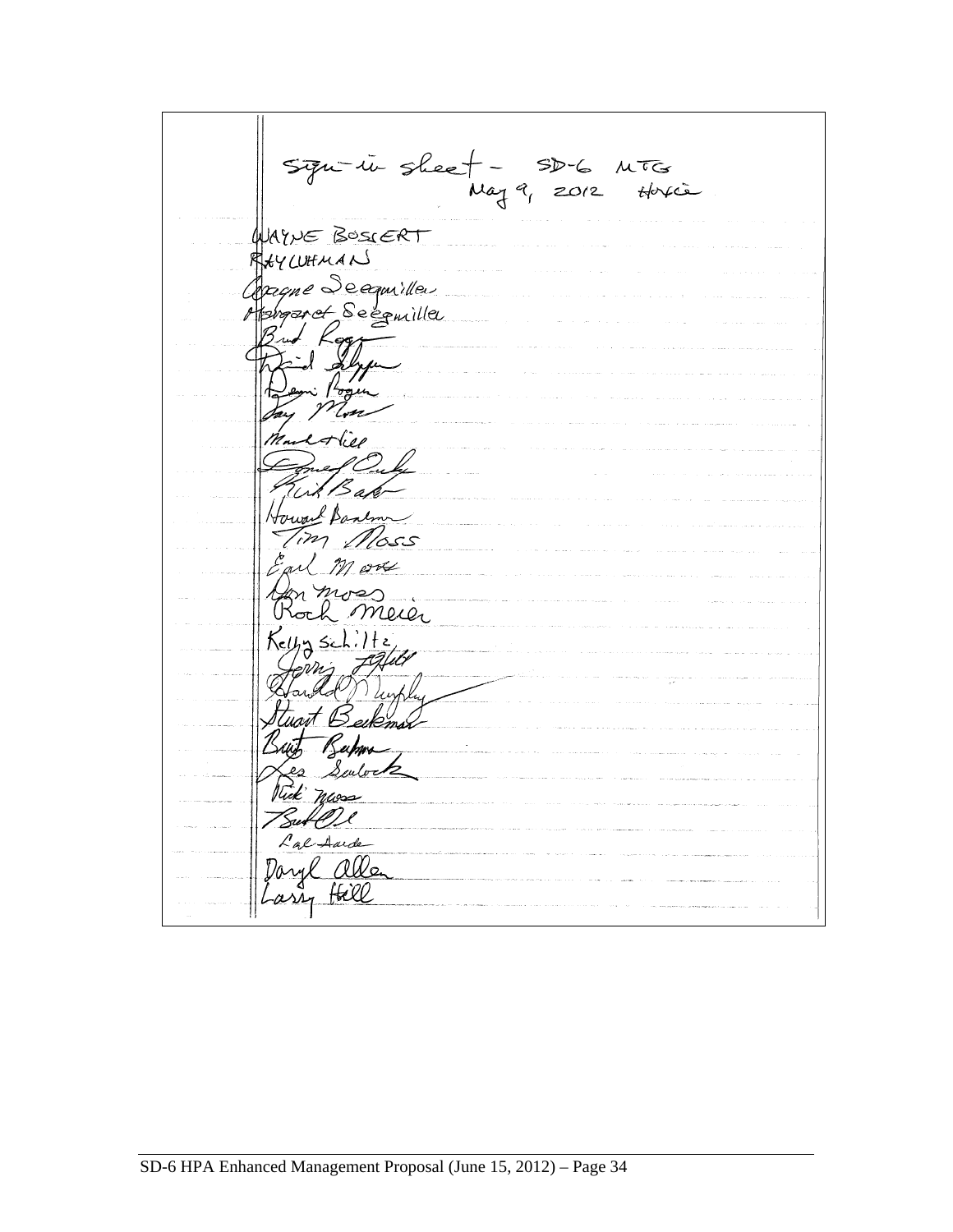## Attachment 2

#### Data Set of water rights, eligible acres and allocations

The embedded Microsoft Excel spreadsheet (FINAL WORKSHEET FOR CERT 5-14-12 MOD 7-13-12.xls) is provided to support the eligible acres assigned and the total allocations requested in this LEMA proposal. It contains four worksheets as follows: ACRES; PL-USE; MULT OWNERS; and AF 96-10.

The 5-year allocation quantities requested by this proposal are in column BA of worksheet ACRES. The annual water use data are contained in the worksheet AF 96-10. The relevant data for this LEMA proposal came from the Water Rights Information System (WRIS) maintained by the Kansas Department of Agriculture, Division of Water Resources, and are considered to be accurate.

Ownership data came from GMD 4 data sets obtained from the Sheridan and Thomas County Clerks offices which have been used in the GMD 4 assessment process, and are considered to be accurate.

Should any data errors be discovered in the final processing of this LEMA request, it is the request of the GMD 4 board of directors that GMD 4 be contacted about updating and correcting said errors.

The spreadsheet cells are locked to prevent accidental changes from being made.

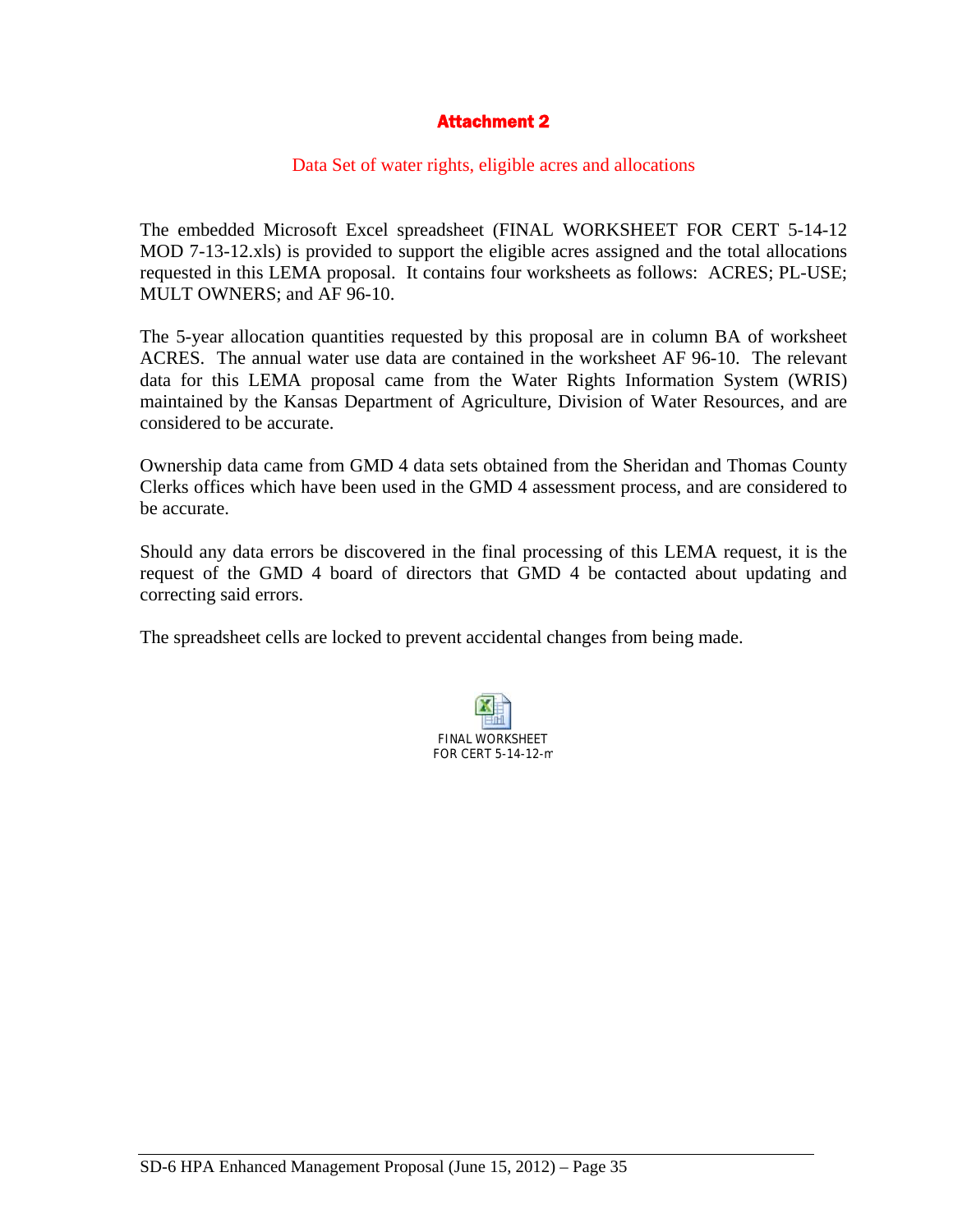# Attachment 3

### Eligible Acre Processs

By consensus the stakeholders agreed to the following procedure to assign eligible acres to every irrigation water right within the SD-6 HPA and to include this process in any LEMA request made.

Eligible acres as used herein (Attachment 2) have been determined as follows:

a) If 2010 reported irrigated acres on the 2010 water use report submitted to DWR equal the 2007, 2008 and 2009 reported irrigated acres on the respective water use reports and were legal, the 2010 reported irrigated acres shall be assigned.

b) If 2010 reported irrigated acres do not equal 2007, 2008 and 2009 reported irrigated acres, the highest reported acres that can be verified as being legally irrigated with the GMD 4 inhouse aerial photography and water right file information shall be used.

c) If 2010 reported irrigated acres do not equal 2007, 2008 and 2009 reported irrigated acres and the highest reported 2007-2010 irrigated acres cannot be verified with the GMD 4 inhouse aerial photography and water right file information, the highest acres supported by the available information (aerial photography and water right information)and legally irrigated shall be used and those acres will be noted as such. In every case where 2010 acres did not equal 2007, 2008 and 2009 acres, the maximum acres irrigated on the authorized place of use as determined by aerial photography shall be used.

d) The Northwest Kansas Groundwater Management District No. 4 shall contact every water right owner and others known to them as operators or interest holders in the water right to inform them of the eligible acres assigned to their water right(s) per the adopted process, and allow each the opportunity to appeal the assigned acres and to provide additional information to the GMD 4 board on the correct acres. The Board's decision shall be final and the resultant eligible acres will be used to calculate and assign the allocation.

Every water right owner was contacted by certified mail dated May 15, 2012 and provided their eligible acre assignments per the adopted process. The notification also included an opportunity to question the assigned eligible acres and to appeal the assignment to GMD 4 staff on or before June 14, 2012. All sent notifications were picked up by the addressee. A copy of the notification letter follows: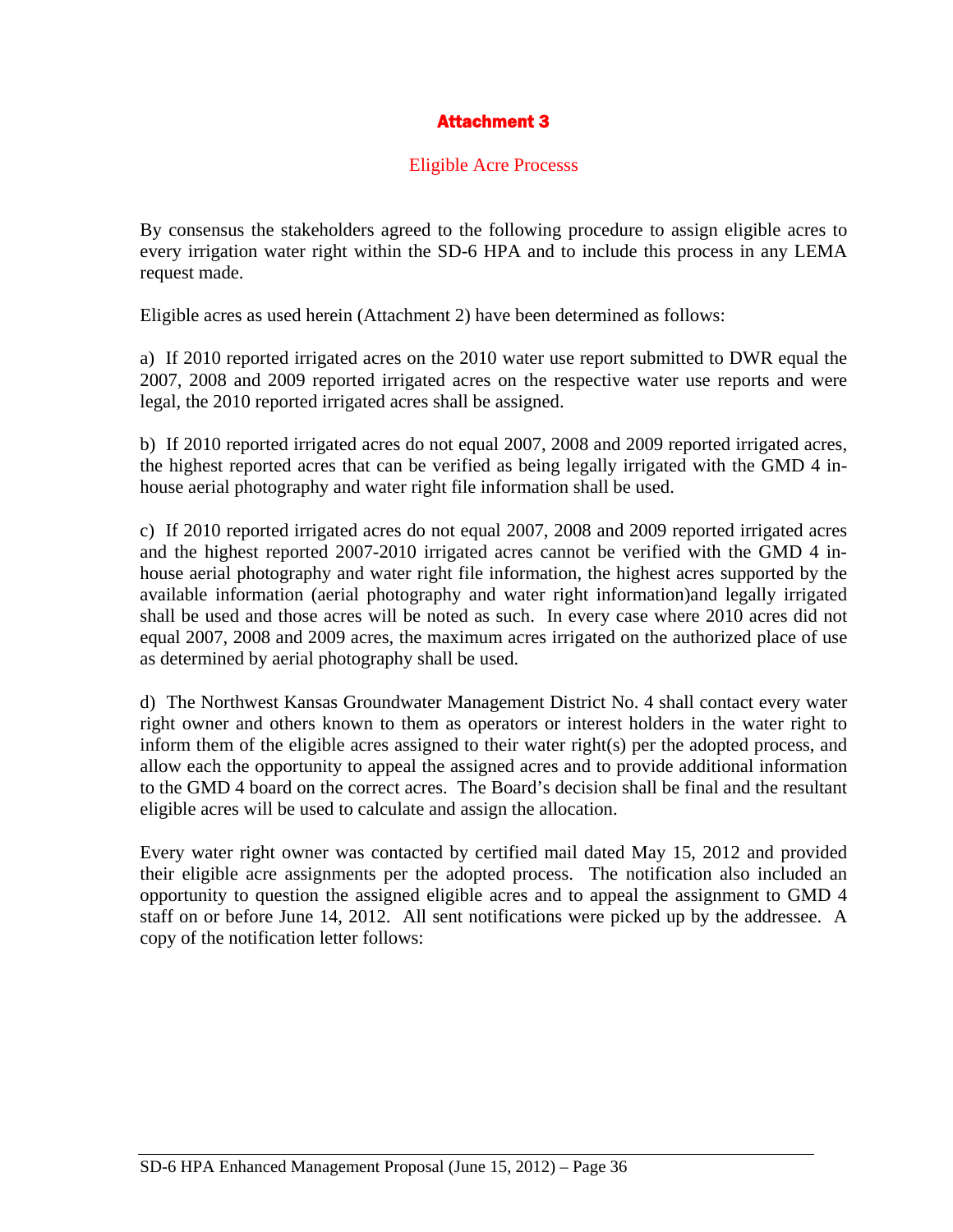

y ing k<u>abupat</u>

TO: SD-6 HPA Water right owners/operators/interest holders: DATE: May 15, 2012

The GMD #4 Board of Directors is continuing a process of requesting a Local Enhanced Management Area (LEMA) for the SD-6 high priority area. As has been discussed at several of the stakeholder meetings, the process will include a 5 year reduction in water pumped. The process will reduce irrigation rights to a 5-year maximum total allowable amount based on 55 acre-inches per recently reported irrigated acre using water use reported in 2007 through 2010. Stockwater allocations will be calculated on a maximum of 12 gallons per head per day based on the licensed lot capacity as of 12/31/2010. Recreation allocations will be calculated using 90 % of the authorized amount as of 12/31/2010.

Enclosed is a report for every water right that GMD #4 and DWR records show that you have an interest in, either as an owner or as a water use correspondent. The report shows the water right numbers, the proposed limitations, and information on how the limitation was calculated.

If the GMD #4 Board proceeds with a request to DWR for establishment of a LEMA for the SD-6 area, said request will include a list of all water rights and their respective 5-year amounts. The amounts will be based on the information enclosed.

Please review the enclosed report. If you have questions or reason to believe that the data for your water right(s) is incorrect please contact GMD #4. The board has set a procedure through which you can meet with district staff to try to correct any errors or present any information that could change the reported values. If that meeting does not result in agreement on the figures you will have the opportunity to meet with the board of directors at the June 14, 2012, board meeting, scheduled for June 14, 2012, beginning at 10:00 A.M. local time in the district offices at 1175 S. Range, Colby, KS.

Again, the final specific allocations will be used by the GMD #4 Board if and when they make the LEMA request so it is important to make sure that the numbers are correct.

Also, please contact GMD #4 if you receive information for any right in which you no longer have any interest, or if you did not receive information on a well that you own or operate. Thank you for your attention to this important matter.

Sincerely.

Wayne a-Bonat

Wayne Bossert, Manager, Northwest Kansas Groundwater Management District No. 4